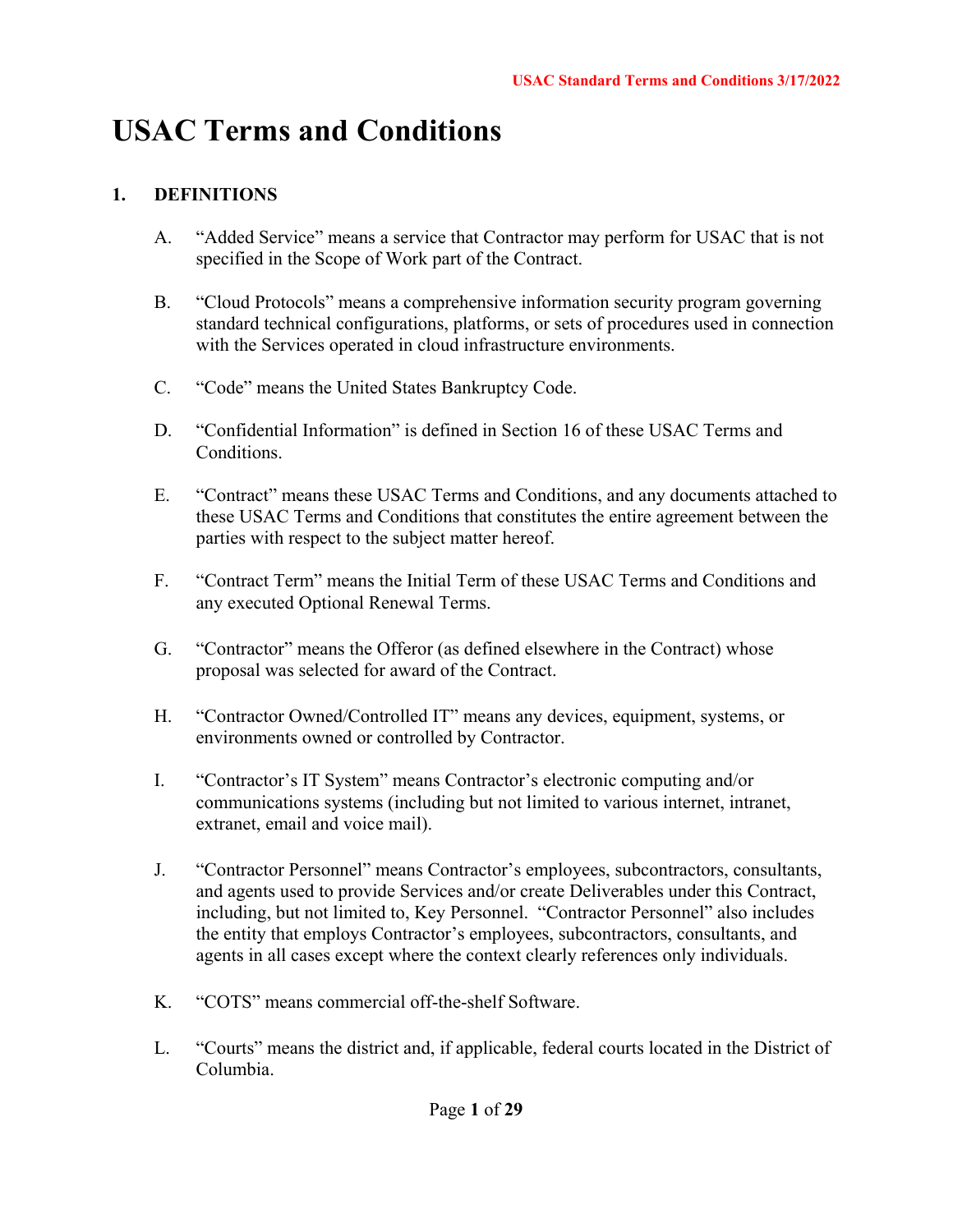- M. "CSP" means the USAC Coupa Supplier Portal, which is a method of paying USAC invoices.
- N. "Data" means information, regardless of the form or media.
- O. "Data at Rest" is defined in Section 18.H of these USAC Terms and Conditions.
- P. "Data Breach" means" the loss of control, compromise, unauthorized disclosure, unauthorized movement, unauthorized acquisition, or any similar occurrence where (1) a person other than an authorized user accesses or potentially accesses USAC's sensitive information (including PII, Data, Confidential Information, USAC Information) and/or USAC IT Systems or (2) an authorized user accesses or potentially accesses USAC's sensitive information (including PII, Data, Confidential Information, USAC Information) and/or USAC IT Systems for any unauthorized purpose. Types of Data Breaches include, but are not limited to, Data Loss, Data Theft, and Exfiltration.
- Q. "Data in Transit" is defined in Section 18.H of these USAC Terms and Conditions.
- R. "Data Loss" means the result of unintentionally or accidentally deleting data, forgetting where it is stored, or exposure to an unauthorized party.
- S. "Data Security Laws" is defined in Section 18.A of these USAC Terms and **Conditions**
- T. "Data Security Liaison" is defined in Section 18.C of these USAC Terms and Conditions.
- U. "Data Theft" means the deliberate or intentional act of stealing of information.
- V. "Deliverables" means the goods, items, products, and materials that are to be prepared by Contractor and delivered to USAC as described in the Contract.
- W. "Derivative Works" means any and all modifications or enhancements to, or any new work based on, in whole or in part, any USAC Information, Confidential Information, Data, Software, or Deliverable regardless of whether such modifications, enhancements or new work is defined as a "derivative work" in the Copyright Act of 1976.
- X. "Discloser" means a party to this Contract that discloses Confidential Information to the Recipient.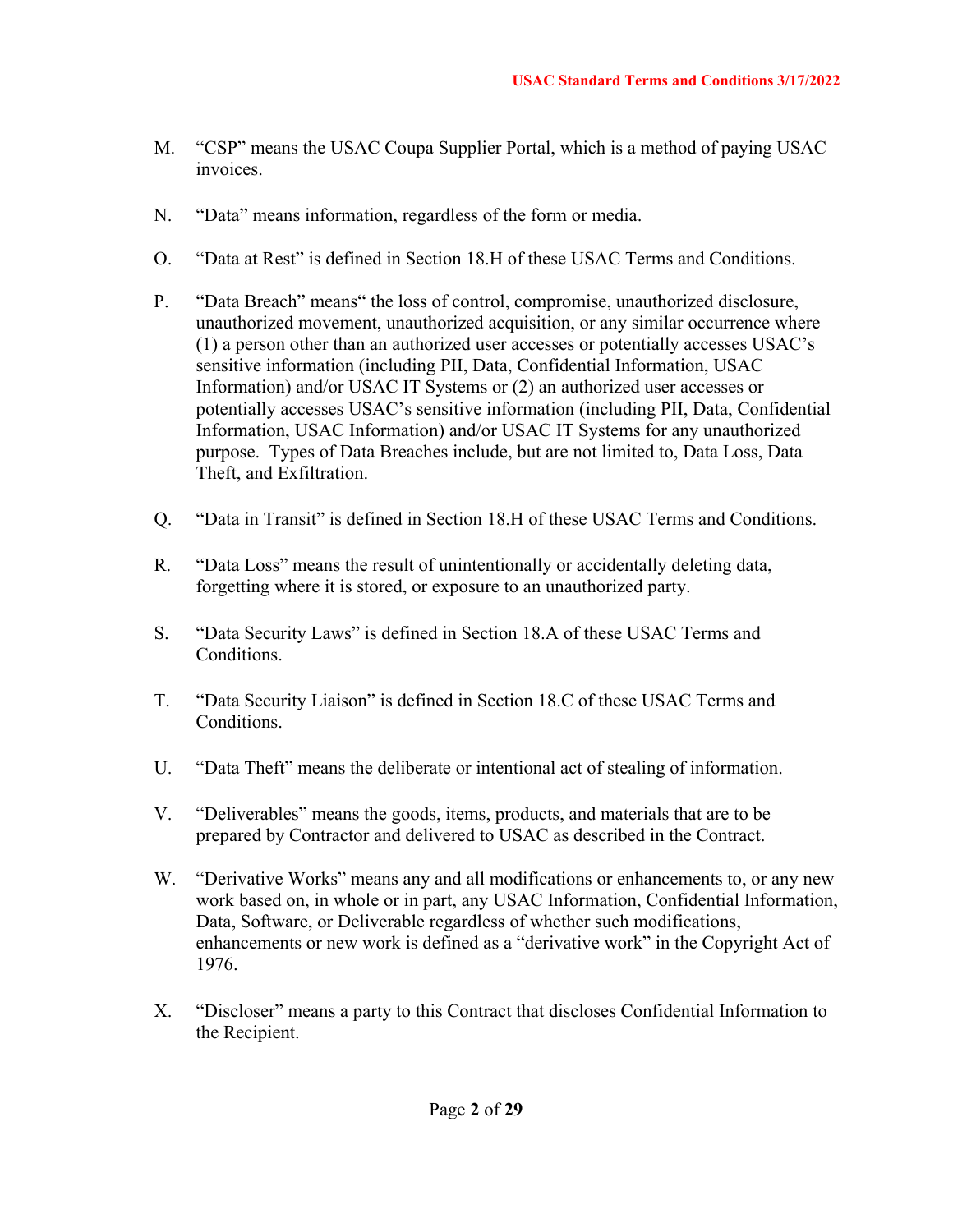- Y. "Exfiltration" means the unauthorized transfer of information from USAC IT Systems.
- Z. "FCC" means the Federal Communications Commission, including, but not limited to, the Office of the Managing Director, the Office of Economics and Analytics, the Wireless Telecommunications Bureau, the Enforcement Bureau, the Wireline Competition Bureau, and the Public Safety and Homeland Security Bureau.
- AA. "FedRAMP-Authorized Designation" means a cloud product or service that satisfies the security assessment, authorization, and continuous monitoring requirements of the Federal Risk and Authorization Management Program (or "FedRAMP").
- BB. "FIPS" means Federal Information Processing Standard.
- CC. "FISMA" means the Federal Information Security Management Act, 44 U.S.C. §3541, *et seq*., as amended by the Federal Information Security Modernization Act of 2014, and their implementing and successor regulations.
- DD. "Initial Term" means the original duration of these USAC Terms and Conditions as described in Section 2 of these USAC Terms and Conditions.
- EE. "IaaS" means Infrastructure as a Solution.
- FF. "Key Personnel" means the full-time employees of Contractor that are in the positions identified elsewhere in the Contract as those that are required to perform the Services.
- GG. "Malicious Code" or "Malware" means any software, firmware, program, routine, protocol, script, code, command, logic, or other feature that performs an unauthorized process that will have adverse impact on the confidentiality, integrity, or availability of an information system and that is: (a) is designed to (i) disrupt, disable, deactivate, interfere with, or otherwise compromise USAC IT Systems, or (ii) access, modify, disclose, transmit, or delete PII, Data, Confidential Information, or USAC Information; or (b) either inadvertently or upon the occurrence of a certain event, compromises the confidentiality, integrity, privacy, security, or availability of PII, Data, Confidential Information, USAC Information, or USAC IT Systems. Examples of Malicious Code include, but are not limited to, viruses, worms, bugs, ransomware, spyware, bots, backdoors, devices, and Trojan Horses.
- HH. "Malicious Cyber Activity" means any activity, other than those activities authorized by or in accordance with any U.S. federal or state law, that seek to compromise or impair the confidentiality, integrity, or availability of computers, information or communications systems, networks, physical or virtual infrastructure controlled by computers or information systems, or information resident thereon.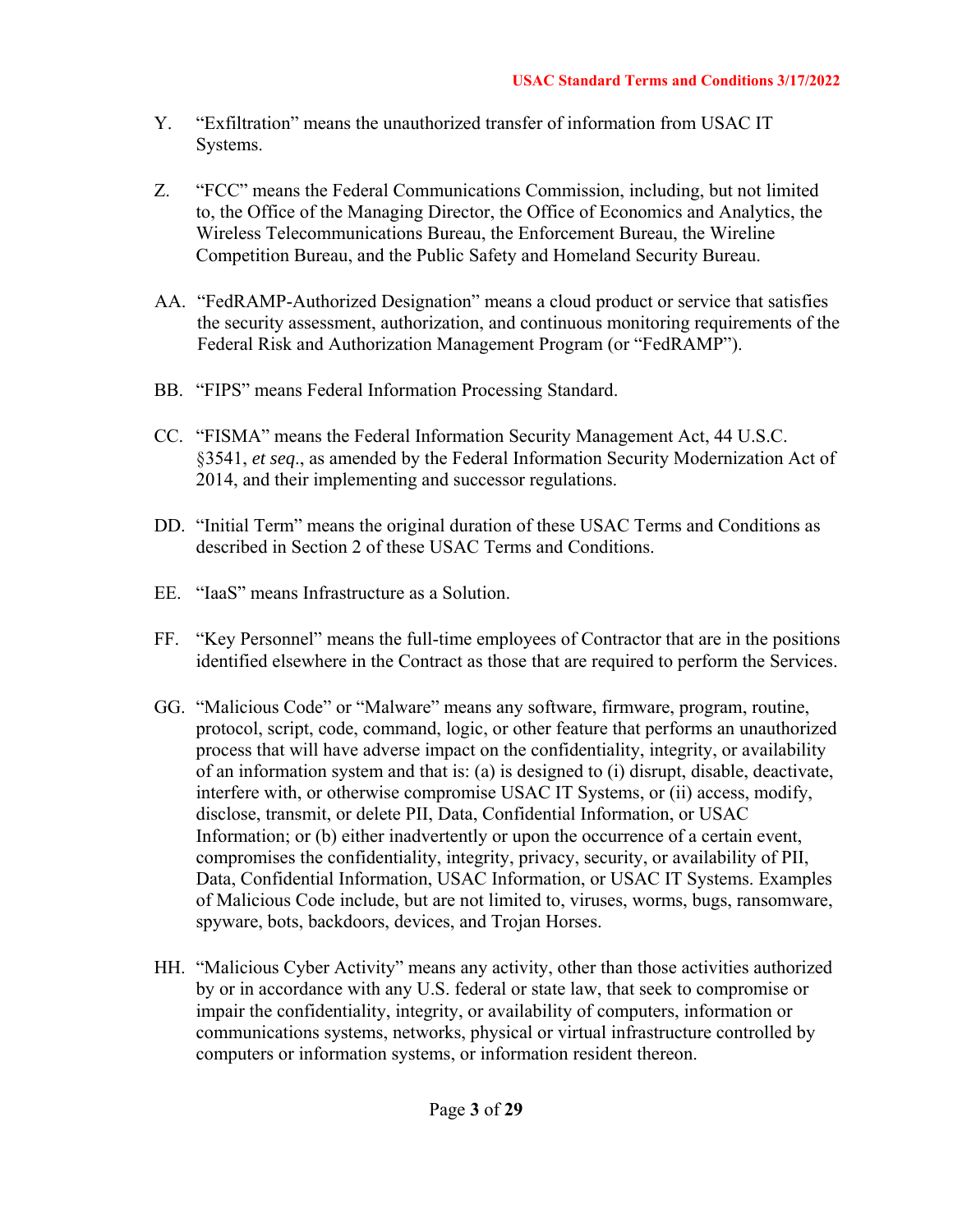- II. "Multifactor Authentication" means a type of authentication using two or more factors to achieve verification of the identity of a user, process or device as a prerequisite to allowing access to an information system. A user is granted access only after successfully presenting two or more pieces of evidence to an authentication mechanism. Factors include: (i) something you know (e.g. password/personal identification number (PIN)); (ii) something you have (e.g., cryptographic identification device, token); or (iii) something you are (e.g., biometric).
- JJ. "NARA" means the National Archives and Records Administration.
- KK. "NIST" means the National Institute of Standards and Technology.
- LL. "OMB" means the Office of Management and Budget.
- MM. "Optional Renewal Term" means an additional one year period that can extend the duration of these USAC Terms and Conditions at USAC's sole discretion as described in Section 2 of these USAC Terms and Conditions.
- NN. "PaaS" means Platform as a Service.
- OO. "PII" means Personally Identifiable Information, which is any information about an individual that can be used to distinguish or trace an individual's identity either alone or when combined with other information that is linked or linkable to a specific individual. Examples of PII include name, address, telephone number, date and place of birth, mother's maiden name, biometric records, etc.
- PP. "Procurement Regulations" mean the following provisions of the Code of Federal Regulations: 2 C.F.R. §§ 200.318-321, 200-323, 200.325-326 and App. II to C.F.R. Part 200.
- QQ. "Recipient" means a party to this Contract that receives Confidential Information from a Discloser.
- RR. "SaaS" means Software as a Service.
- SS. "SAM" means the System for Award Management or suspension or debarment status of proposed subcontractors that can be found at https://www.sam.gov.
- TT. "SAN" means the Supplier Actionable Notification, which is a method of paying USAC invoices.
- UU. "Security Incident" means any event or occurrence that actually or potentially compromises or jeopardizes the confidentiality, integrity, privacy, security, or availability of PII, Data, Confidential Information, USAC Information, or USAC IT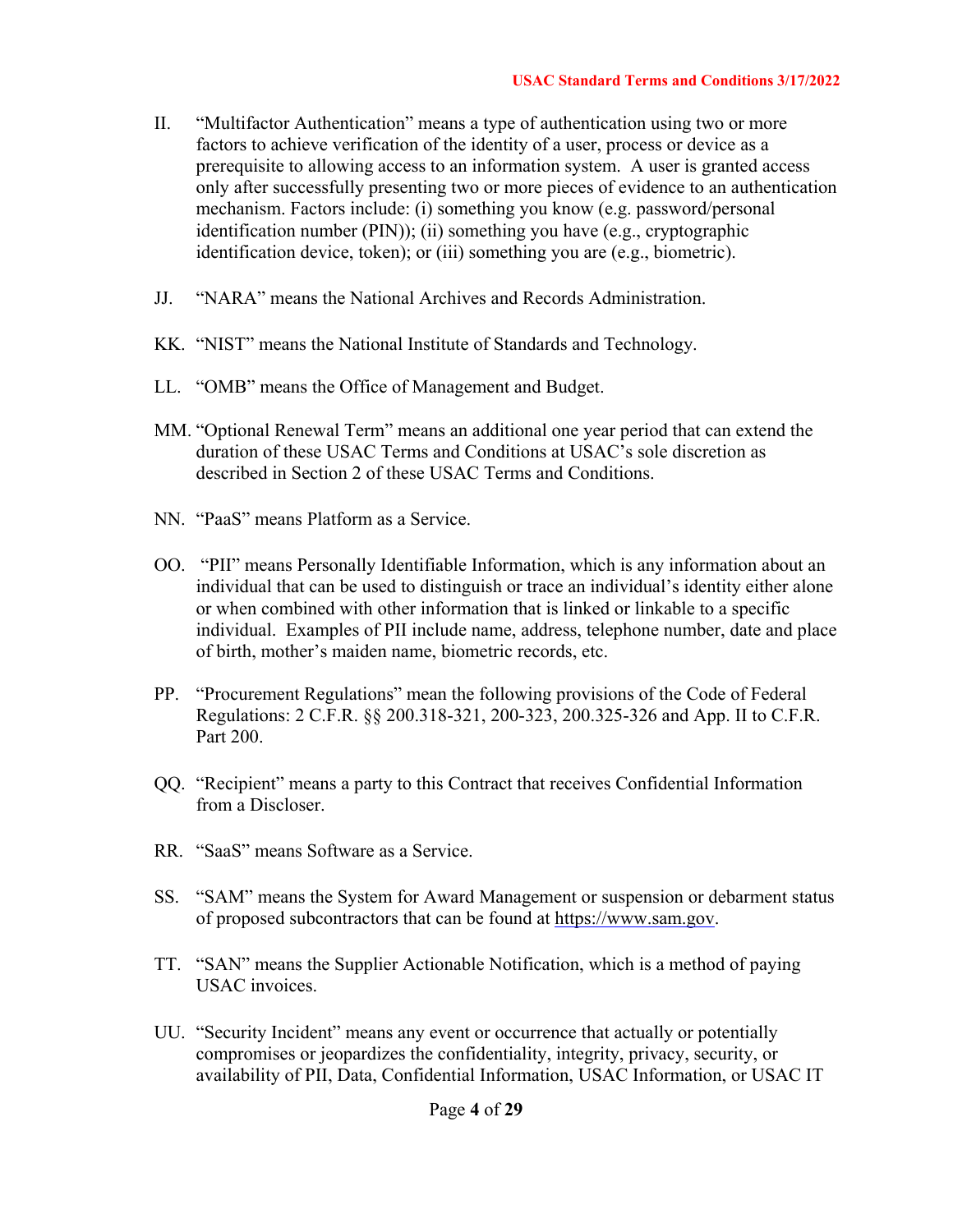Systems regardless of whether such event or occurrence: (a) poses a material or imminent threat to such PII, Data, Confidential Information, USAC Information, or USAC IT Systems, or (b) results in a Data Breach. Without limiting the foregoing, any attempt to compromise or jeopardize the confidentiality, integrity, privacy, security, or availability of PII, Data, Confidential Information, USAC Information, or USAC IT Systems or USAC's access to or use thereof, shall be considered a Security Incident.

- VV. "Services" means the services, tasks, functions and responsibilities described in the Contract.
- WW. "Software" means any application programming interface, content management system or any other computer programs, protocols, and commands that allow or cause a computer to perform a specific operation or series of operations, together with all Derivative Works thereof.
- XX. "Solicitation" means the request for Services described in the Contract.
- YY. "Sub-Recipient" means a partner, joint venturer, director, employee, agent and subcontractors of a Recipient to whom a Recipient must disclose Confidential Information.
- ZZ. "USAC" means Universal Services Administrative Company.
- AAA. "USAC Information" means any Data, materials, or communications in any form or format, whether tangible or intangible, spoken or written (regardless of media) provided by USAC to Contractor for use in the performance of the Contract, Data that is collected, developed or recorded by Contractor in the performance of the Contract, including without limitation, business and company personnel information, program procedures and program specific information, and Derivative Works thereof. All USAC Information is Confidential Information and subject to all requirements in Section 16 of these USAC Terms and Conditions.
- BBB. "USAC IT System(s)" means USAC's electronic computing and/or communications systems (including but not limited to various internet, intranet, extranet, email and voice mail).
- CCC. "USAC Terms and Conditions" means this document that provides the legal terms that govern this Contract.
- DDD. "USF" means the Universal Service Fund.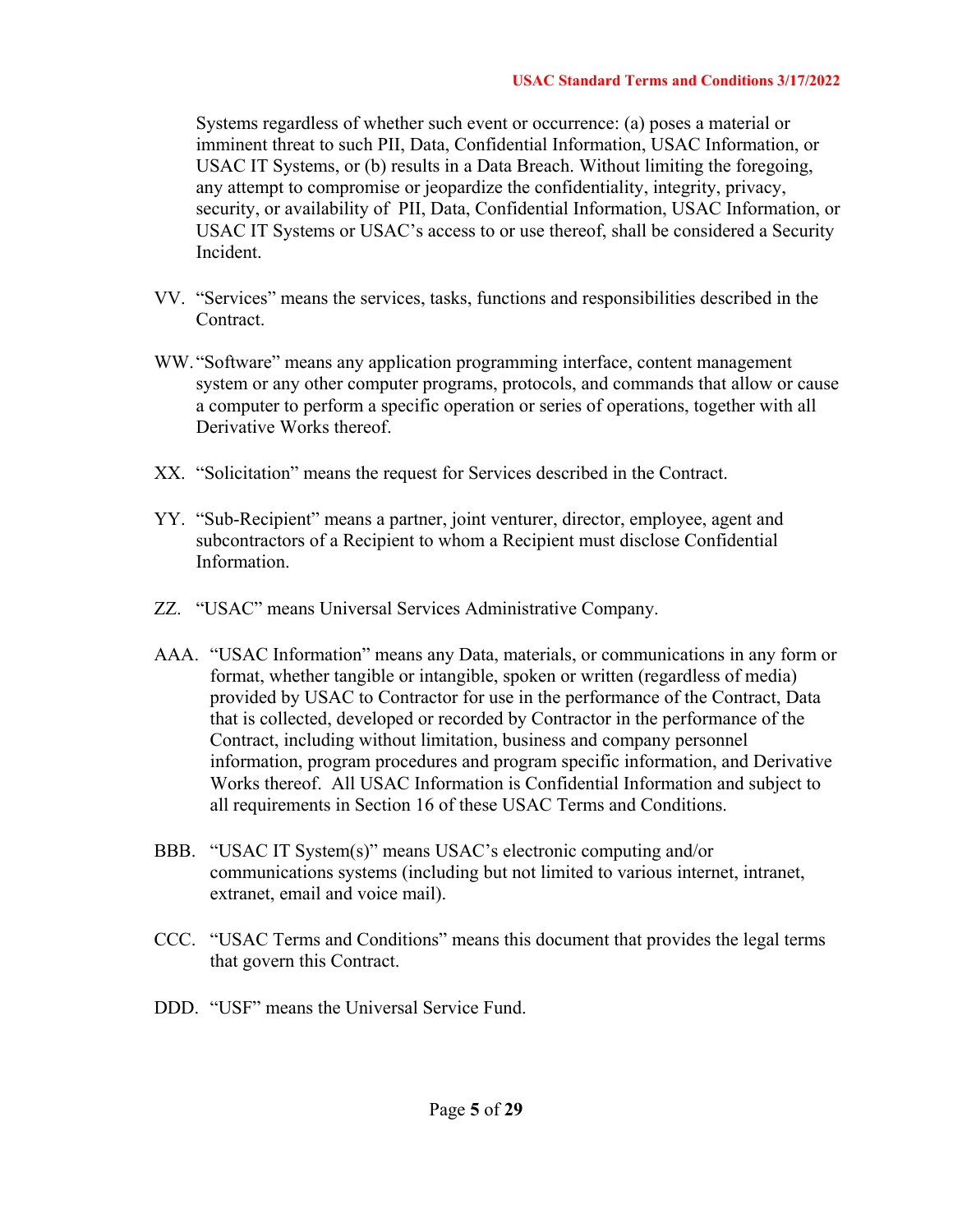# **2. TERM**

The Initial Term is the period of time from the Effective Date (as defined in the Contract) of the Contract to . After the conclusion of the Initial Term, USAC will have the right to extend the Contract Term by exercising up to \_\_\_\_\_\_ (\_) one-year Optional Renewal Terms. USAC may exercise an Optional Renewal Term by written notice to Contractor within ten (10) days prior to expiration of the then current Initial Term or Optional Renewal Term.

# **3. ACCEPTANCE / REJECTION**

Contractor shall only tender for acceptance Services and Deliverables that conform to the requirements of the Contract. USAC will, following Contractor's tender, inspect or test the Deliverables or Services and:

- A. Accept the Services and Deliverables; or
- B. Reject the Services and Deliverables and advise Contractor of the reasons for the rejection.

USAC will only accept Services or Deliverables that meet the acceptance criteria described in a statement of work or scope of work to the Contract. If the Service or Deliverable is Software or hardware intended for USAC IT Systems, USAC will require acceptance testing during an acceptance period that will be described in a statement of work or scope of work to the Contract.

USAC will reject any Service or Deliverable that does not conform to the acceptance criteria described in a Statement of Work or Scope of Work to the Contract. If rejected, Contractor must repair, correct or replace nonconforming Deliverables or re-perform nonconforming Services, at no increase in Contract price. If repair, correction, replacement or re-performance by Contractor does not cure the defects within thirty (30) calendar days or if curing the defects is not possible, USAC may terminate for cause under Section 12 of these USAC Terms and Conditions, below, and, in addition to any other remedies, may reduce the Contract price to deduct amounts for the defective work.

Unless specified elsewhere in the Contract, title to items furnished under the Contract shall pass to USAC upon acceptance, regardless of when or where USAC takes possession.

# **4. ENTIRE CONTRACT / BINDING EFFECT**

The Contract supersedes and replaces all prior or contemporaneous representations, dealings, understandings or agreements, written or oral, regarding such subject matter. In the event of any conflict between these USAC Terms and Conditions and any other document made part of the Contract, the USAC Terms and Conditions shall supersede. Any waiver of any provision of the Contract will be effective only if in writing and signed by the party granting the waiver. The Contract shall be binding upon and shall inure to the benefit of the parties hereto and their respective successors and assignees.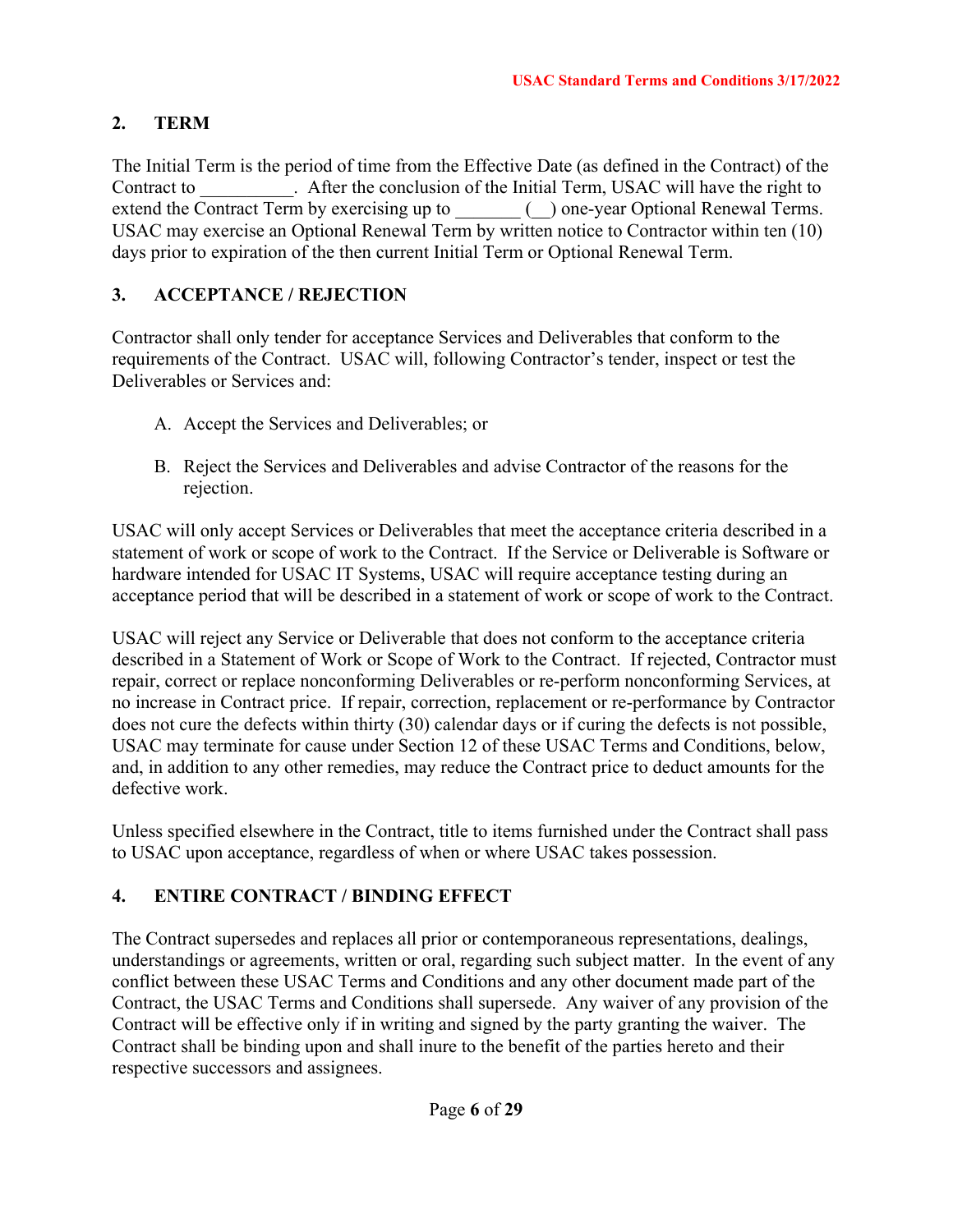# **5. MODIFICATIONS**

The terms of the Contract, including these USAC Terms and Conditions, shall not be modified other than in writing executed by both parties.

# **6. INVOICES**

- A. *Where to Submit Invoices.* Contractor shall submit invoices through the CSP method or via the SAN method. The CSP method will require Contractor to register and create an account for the CSP. An invitation link to the CSP may be obtained by emailing CoupaHelp@usac.org. The SAN method will require Contractor to invoice USAC directly from the purchase order sent by USAC via email. For the SAN method, the USAC email will contain a notification with action buttons which will allow Contractor to create an invoice, add a comment, and acknowledge the receipt of the purchase order. For assistance on all Coupa related billing questions, Contractor may email CoupaHelp@usac.org. For assistance on all non-Coupa related billing questions, Contractor may email  $\arccos \frac{\log(\alpha)}{\log(\alpha)}$ usac.org.
- B. *Invoice Submittal Date.* Contractor may submit invoices for payment upon completion and USAC's acceptance of all of the work associated with a Contract or, if the period of performance of a Contract exceeds sixty (60) days, once every thirty (30) days, with the submission of the first invoice no earlier than thirty (30) days after issuance of the Contract.
- C. *Content of Periodic Invoices.* If periodic invoices are submitted for a Contract, each invoice shall include only Services that have been completed and Deliverables that have been accepted as of the date of invoice submission and that have not been billed in a prior invoice.
- D. *Itemization of Invoices.* USAC may require Contractor to re-submit any invoice with a more detailed itemization of charges upon request.

# **7. FEES AND RATES INCLUSIVE OF ALL CHARGES AND TAXES**

All fees and labor rates specified in the Contract include all charges for labeling, packing, packaging, loading, storage, inspection, insurance, profit and applicable federal, state, or local sales, use, or excise taxes.

# **8. PAYMENT**

Contractor shall be paid for Services performed on a fixed-price, service category rate basis using the service categories and fixed rates set forth in **Attachment 1**. USAC will pay invoices submitted in accordance with Section 6 of these USAC Terms and Conditions within thirty (30)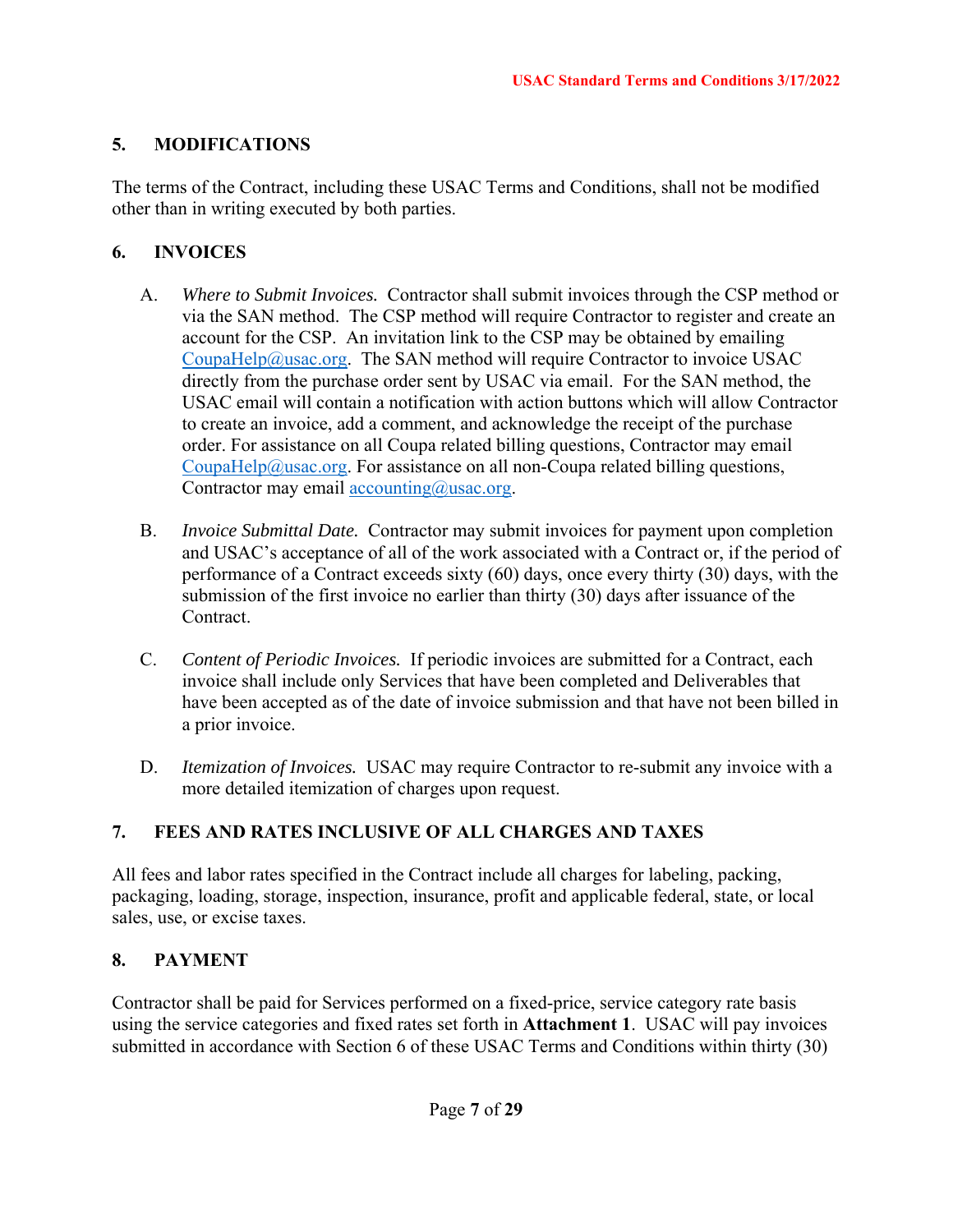calendar days of receipt of invoice, provided the Services and/or Deliverables have been delivered and accepted by USAC.

## **9. ASSIGNMENT, DELEGATION, AND SUBCONTRACTING**

Contractor shall not assign, delegate, or subcontract all or any portion of the Contract without obtaining USAC's prior written consent. Consent must be obtained at least thirty (30) days prior to the proposed assignment, delegation, or subcontracting. USAC may require information and assurances that the proposed assignee, delegatee, or subcontractor has the skills, capacity, qualifications and financial strength to meet all of the obligations under the Contract. An assignment, delegation, or subcontract shall not release Contractor of the obligations under the Contract, and the assignee, delegatee, or subcontractor shall be jointly and severally liable with Contractor. Contractor shall not enter into any subcontract with a company or entity that is debarred, suspended, or proposed for debarment or suspension by any federal executive agency unless USAC agrees with Contractor that there is a compelling reason to do so. Contractor shall review the SAM for suspension or debarment status of proposed subcontractors.

# **10. REPORTS**

If any reports are required as part of this Contract, all such reports shall be accurate and timely and submitted in accordance with the due dates specified in this Contract. Should Contractor fail to submit any required reports or correct inaccurate reports, USAC reserves the right to delay payment of invoices until thirty (30) days after an accurate report is received and accepted.

# **11. TERMINATION FOR CONVENIENCE**

USAC may terminate the Contract for any reason or no reason upon one (1) day prior written notice to Contractor without any liability or obligation thereafter. Subject to the terms of the Contract, Contractor shall be paid for all time actually spent performing the Services required by the Contract up to date of termination, plus reasonable charges that USAC, in its sole discretion, agrees in writing have resulted directly from the termination.

# **12. TERMINATION FOR CAUSE**

Either party may terminate the Contract for cause upon providing the other party with a written notice. Such notice will provide the other party with a ten (10) day cure period. Upon the expiration of the ten (10) day cure period (during which the defaulting party does not provide a sufficient cure), the non-defaulting party may immediately thereafter terminate the Contract, in whole or in part, if the defaulting party continues to fail to comply with any term or condition of the Contract or fails to provide the non-defaulting party, upon request, with adequate assurances of future performance. In the event of termination for cause, the non-defaulting party shall be entitled to any and all rights and remedies provided by law or equity. If it is determined that USAC improperly terminated the Contract for cause, such termination shall be deemed a termination for convenience. In the event of partial termination, the defaulting party shall continue to perform the portion of the Services not terminated.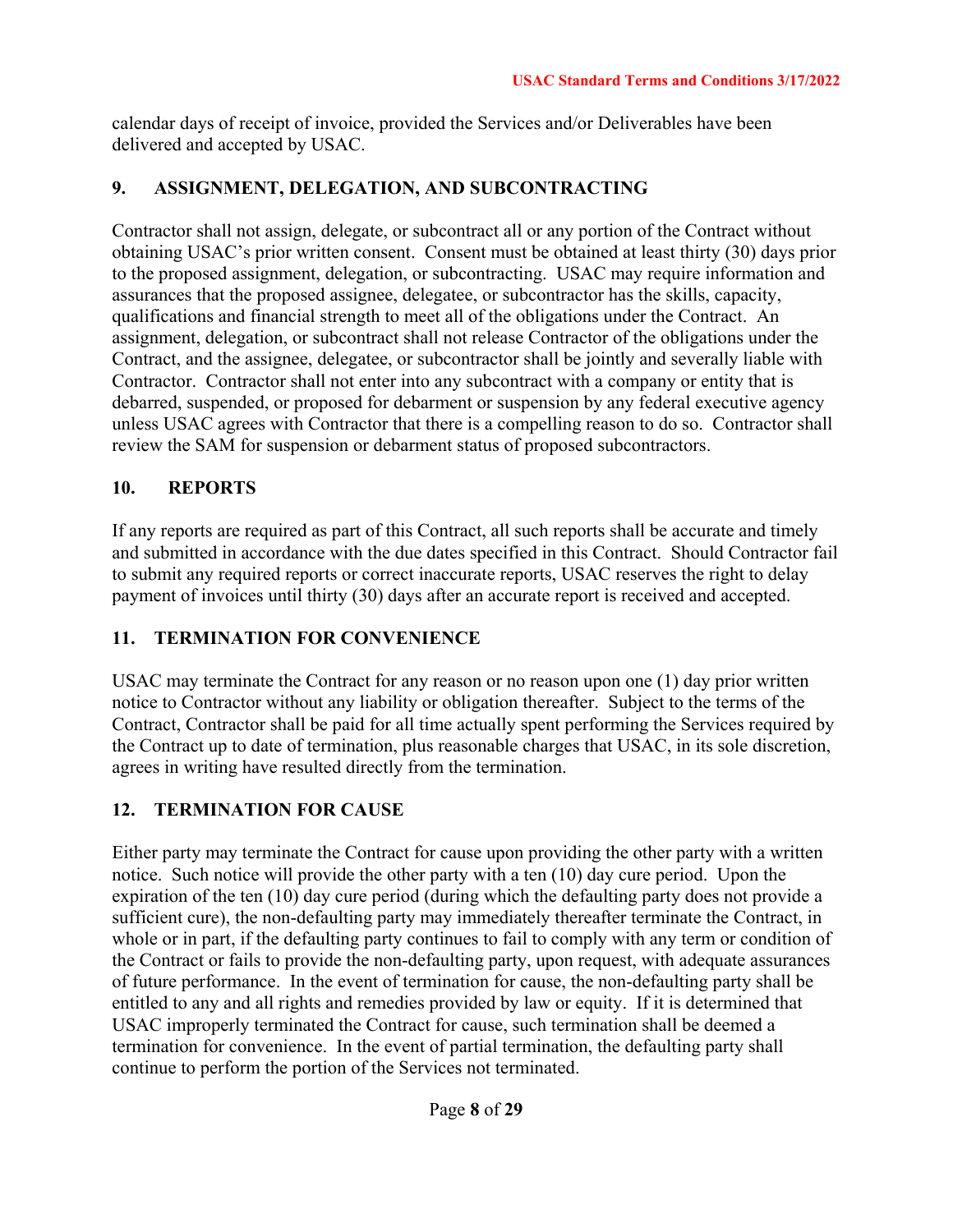# **13. STOP WORK ORDER**

USAC may, in its sole discretion and without further obligation or liability, issue a stop work order at any time during the Contract Term. Upon receipt of a stop work notice, or upon receipt of a notice of termination (for cause or convenience), unless otherwise directed by USAC in writing, Contractor shall, on the stop work date identified in the stop work or termination notice: (a) stop work, and cause Contractor Personnel to stop work, to the extent specified in said notice; and (b) subject to the prior written approval of USAC, transfer title and/or applicable licenses to use, as appropriate, to USAC and deliver to USAC, or as directed by USAC, all USAC Information, Confidential Information, Data, Software, Deliverable, or any Derivative Work to any of the preceding, whether completed or in process, for the work stopped. In the event of a stop work order, all deadlines in the Contract shall be extended on a day for day basis from such date, plus reasonable additional time, as agreed upon between the parties, acting in good faith, to allow Contractor to reconstitute its staff and resume the work.

# **14. LIMITATION OF LIABILITY**

Except in cases of gross negligence or willful misconduct, in no event shall USAC be liable for any consequential, special, incidental, indirect or punitive damages arising under or relating to the performance of the Contract. USAC's entire cumulative liability from any causes whatsoever, and regardless of the form of action or actions, whether in contract, warranty, or tort (including negligence), arising under the Contract shall in no event exceed the aggregate amount paid by USAC to Contractor in the year preceding the most recent of such claims. All exclusions or limitations of damages contained in the Contract, including, without limitation, the provisions of this Section, shall survive expiration or termination of the Contract.

# **15. INDEMNITY**

Contractor shall indemnify, hold harmless and defend USAC and its directors, officers, employees and agents against any and all demands, claims and liability, costs and expenses (including attorney's fees and court costs), directly or indirectly related to: (a) any claims or demand for actual or alleged direct or contributory infringement of, or inducement to infringe, or misappropriation of, any intellectual property, including, but not limited to, trade secret, patent, trademark, service mark, or copyright, arising out of or related to Contractor's performance of the Contract; (b) any claims or demands for personal injuries, death or damage to tangible personal or real property to the extent caused by the intentional, reckless, or negligent acts or omissions of Contractor or Contractor Personnel in connection with this Contract; and (c) any claims or demand of any nature whatsoever to the extent caused by violation of these USAC Terms and Conditions by Contractor or Contractor Personnel; (d) any breach of applicable law as described in Section 32 of these USAC Terms and Conditions by Contractor or Contractor Personnel; or (e) the negligence, reckless, illegal, or intentional acts or omissions of Contractor or Contractor Personnel in connection with the performance of the Services.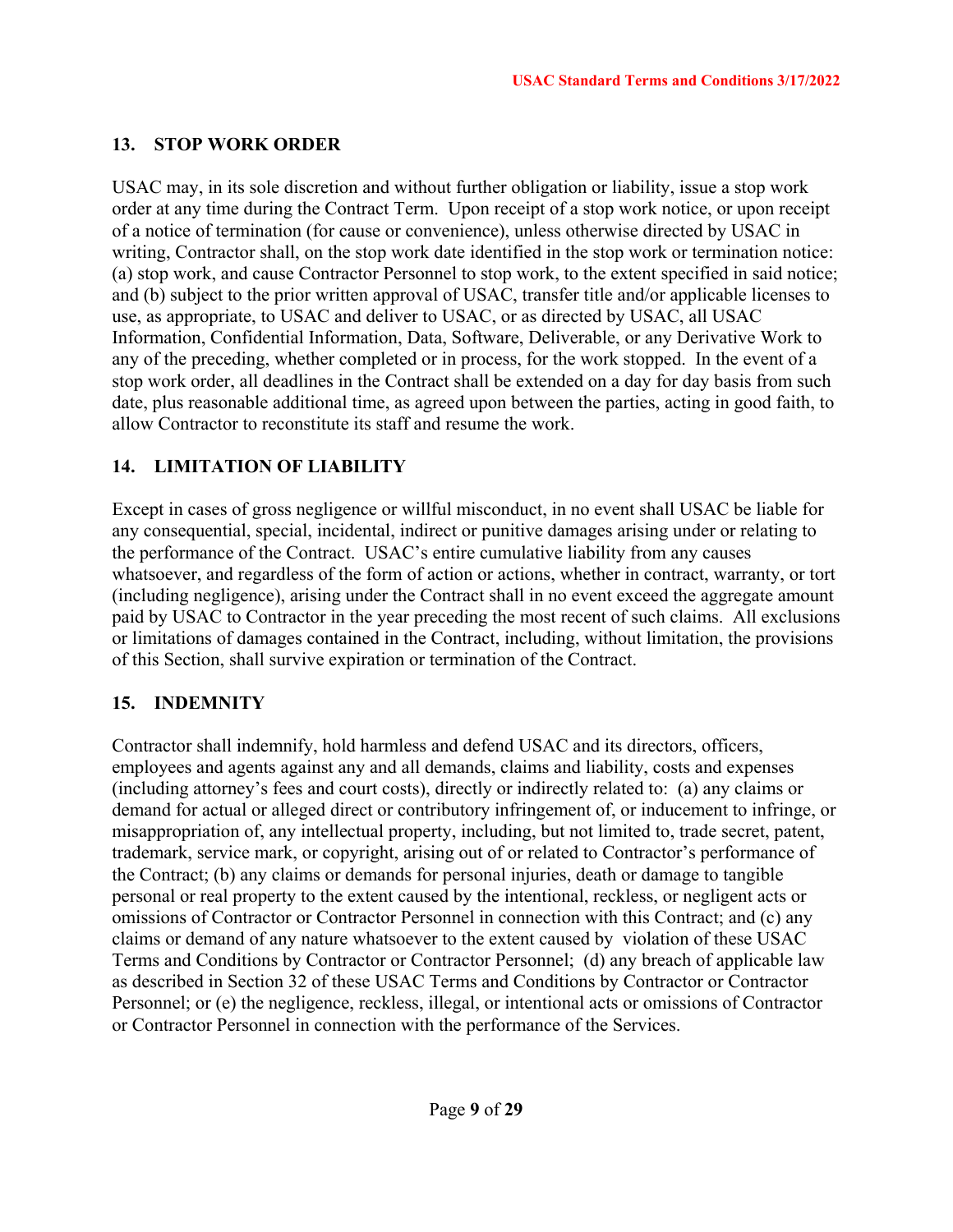## **16. CONFIDENTIAL INFORMATION**

- A. *Confidential Information*. Confidential Information includes, but is not limited to, USAC Information, Data, materials, or communications in any form or format, whether tangible or intangible, spoken or written (regardless of media) that contains, reflects, or is derived from or based upon, or is related to:
	- 1. Management, business, procurement or financial information of either party, the FCC or a USF stakeholder, including proprietary or commercial information and trade secrets that have not previously been publicly disclosed;
	- 2. Information regarding USAC's processes and procedures (including, but not limited to, program operational information, information regarding USAC's administration of its programs, and information regarding USAC's processing of applications for program support);
	- 3. Information concerning USAC's relationships with other vendors or contractors, the FCC, USF Stakeholders and financial institutions;
	- 4. Information marked to indicate disclosure limitations such as "Confidential Information," "proprietary," "privileged," "not for public disclosure," "work product," etc.;
	- 5. Information compiled, prepared or developed by Contractor in the performance of the Contract;
	- 6. PII; and
	- 7. Information that Recipient knows or reasonably should have known is confidential, proprietary, or privileged.
- B. *Non-Disclosure/Use/Irreparable Harm*. It is anticipated that a Discloser may disclose, or has disclosed, Confidential Information to the Recipient. At all times during the term of the Contract and thereafter, the Recipient shall maintain the confidentiality of all Confidential Information and prevent its unauthorized disclosure, publication, dissemination, destruction, loss, or alteration. Recipient shall only use Confidential Information for a legitimate business purpose of USAC and in the performance of the Contract. Recipient acknowledges that the misappropriation, unauthorized use, or disclosure of Confidential Information would cause irreparable harm to the Disclosing Party and could cause irreparable harm to the integrity of the USF Programs.
- C. *Sub-Recipient Access to Confidential Information*. Recipient shall not disclose Confidential Information to a Sub-Recipient unless absolutely necessary for a Recipient's or Sub-Recipient's performance of the Contract, and if necessary, shall only disclose the Confidential Information necessary for Sub-Recipient's performance of its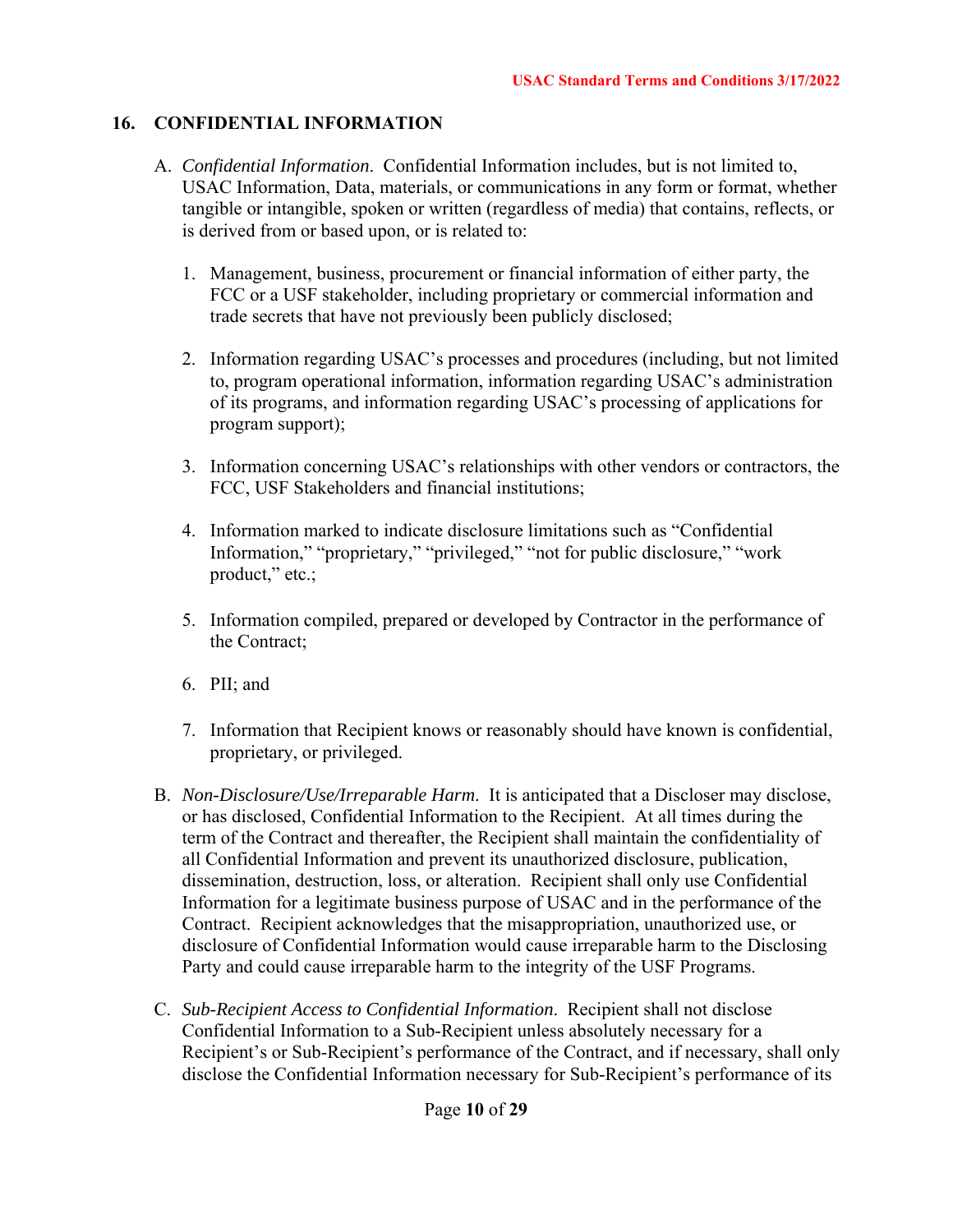duties. As a pre-condition to access to Confidential Information, Recipient shall require Sub-Recipients, including Contractor Personnel to sign a non-disclosure or confidentiality agreement containing terms no less restrictive than those set forth herein. Discloser may enforce such agreements, if necessary, as a third-party beneficiary.

- D. *Contractor Enforcement of Confidentiality Agreement*. Contractor must report, and describe in detail, any breach or suspected breach of the non-disclosure requirements set forth above to the USAC General Counsel within one (1) hour upon becoming aware of the breach. Contractor will follow-up with the USAC General Counsel and provide information on when and how the breach occurred, who was involved, and what has been done to recover the Confidential Information.
- E. *Exclusions*. If requested to disclose Confidential Information by an authorized governmental or judicial body, Recipient must promptly notify Discloser of the request and to the extent that it may legally do so, Recipient must refrain from disclosure of the Confidential Information until Discloser has had sufficient time to take any action as it deems appropriate to protect the Confidential Information. In the event Confidential Information of USAC is requested, Recipient must immediately notify USAC, with a copy to USAC's General Counsel, of the request. Neither Contractor nor Contractor Personnel shall issue any public statement relating to or in any way disclosing any aspect of the Contract without the prior written consent of USAC. Notwithstanding anything herein to the contrary, USAC may, without notice to Contractor, provide the Contract, including Contractor's proposal information, and any information or Data delivered, prepared or developed by Contractor in the performance of the Contract to the FCC or other governmental or judicial body, and may publicly disclose basic information regarding the Contract, e.g., name of Contractor, price, basis for selection, description of Services/Deliverables and any provisions necessary for USAC to justify actions taken with respect to the Contract.

# **17. RETURN OR DESTRUCTION OF USAC INFORMATION**

- A. *Return or Destruction of USAC Information.* Except as provided in Section 17.B of these USAC Terms and Conditions, and promptly upon the expiration or termination of the Contract (or such earlier time as USAC may direct), Contractor shall, at the direction of USAC, and at no additional cost to USAC, return or destroy all USAC Information, including all copies thereof, in the possession or under the control of Contractor or Contractor Personnel. If USAC directs that Contractor destroy any USAC Information, then, at USAC's request, Contractor shall provide USAC with an executed certificate in writing stating that all such USAC Information was destroyed.
- B. *Federal System of Record.* Contractor acknowledges and agrees that certain USAC Information and Data, may be included in a federal system of record and is subject to record retention schedules set forth by NARA and USAC's records retention policy. Upon expiration or termination of the Contract, information subject to NARA's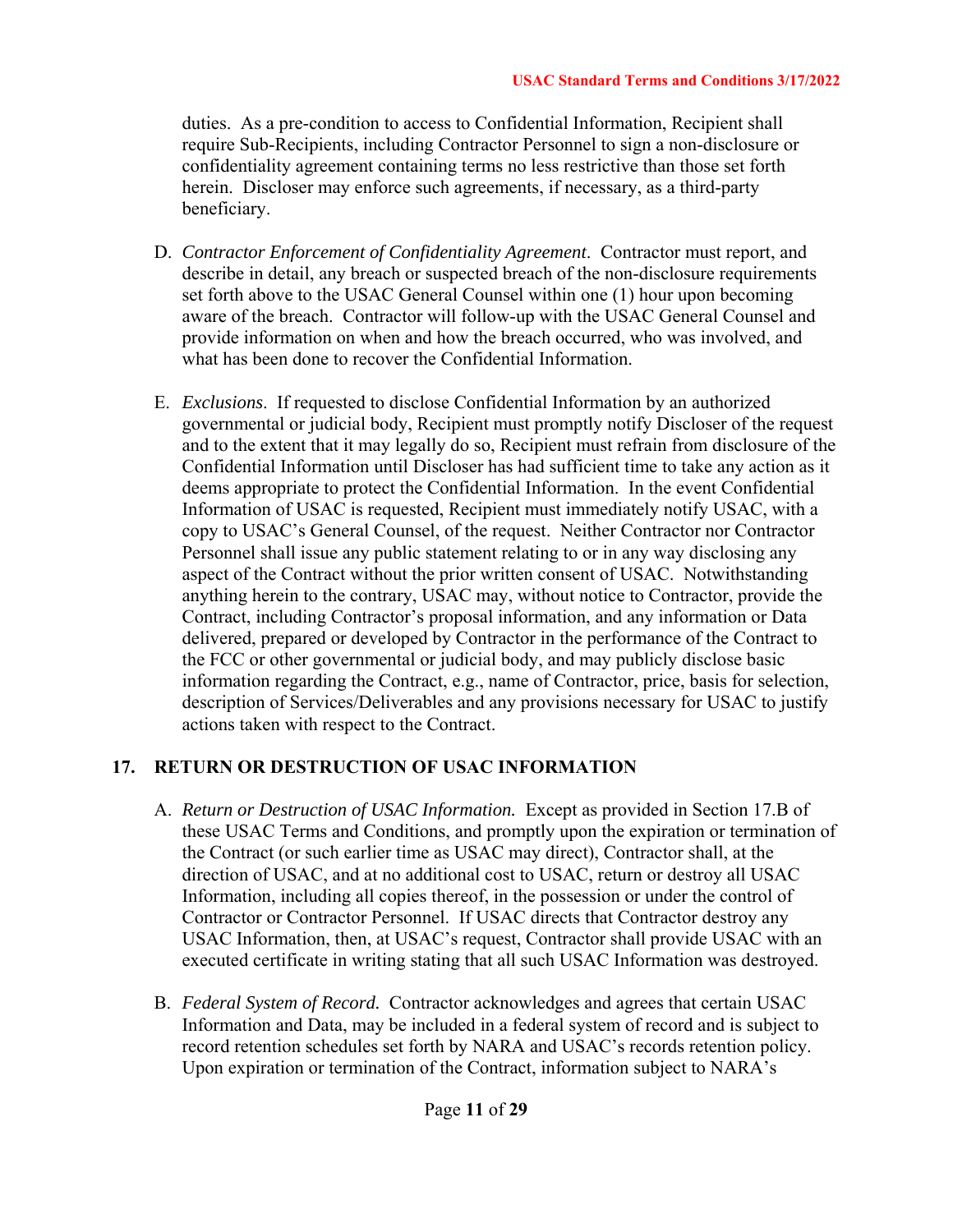schedules or USAC's records retention policy shall not be destroyed by Contractor without the written consent of USAC. Contractor will work with USAC in good faith to promptly return all such USAC Information and Data to USAC.

- C. *No Withholding of USAC* Information. Contractor shall not withhold any USAC Information as a means of resolving any dispute. To the extent that there is a dispute between Contractor and USAC, Contractor may make a copy of such USAC Information as is necessary and relevant to resolution of the dispute. Any such copies shall promptly be destroyed upon resolution of the dispute.
- D. *Destruction of Hard Copies.* If Contractor destroys hard copies of USAC Information, Contractor must do so by burning, pulping, shredding, macerating, or other means if authorized by USAC in writing.
- E. *Destruction of Electronic Copies.* If Contractor destroys electronic copies in computer memory or any other type of media, destruction must be done pursuant to guidelines in NIST SP 800-88 Rev. 1 or the most current revision.
- F. *No Other Use.* USAC Information is provided to Contractor solely for the purpose of rendering the Services, and USAC Information or any part thereof shall not be sold, assigned, leased, or otherwise transferred to any third party by Contractor (except as required to perform the Services or as otherwise authorized in the Contract), commingled with non-USAC Information, modified, decompiled, reverse engineered, or commercially exploited by or on behalf of Contractor, Contractor Personnel, or any third party.

#### **18. INFORMATION SECURITY**

A. *Data Security Laws.* Contractor shall comply with FISMA, 44 U.S.C. § 3541, et seq., the Privacy Act of 1974 (5 U.S.C. § 552a) as amended (as may be applicable), and NIST SP 800-53 Rev 5. Contractor shall protect PII in accordance with all federal and USAC requirements, including, but not limited to, OMB Memoranda M-17-12 and guidance from NIST including, but not limited to, NIST SP 800-53 Rev 5, NIST SP 800-61 Rev 2, and FIPS 140-3. Contractor shall cooperate with USAC to implement the abovementioned and any federally mandated information security and privacy requirements not described herein (collectively with the aforementioned laws, regulations, requirements, memoranda and guidance, the "Data Security Laws"). For any Contractor Owned / Controlled IT cloud-based Service that accesses, stores, or otherwise processes USAC Information, USAC Confidential Information, Data, and/or PII, Contractor shall provide documentation and proof of FedRAMP Authorized Designation for use at a moderate risk before any such cloud-based Service may be used. USAC reserves the right to inspect the Authority to Operate notice certified by the Joint Accreditation Board for FedRAMP or the complete package of documents for those with agency accreditation.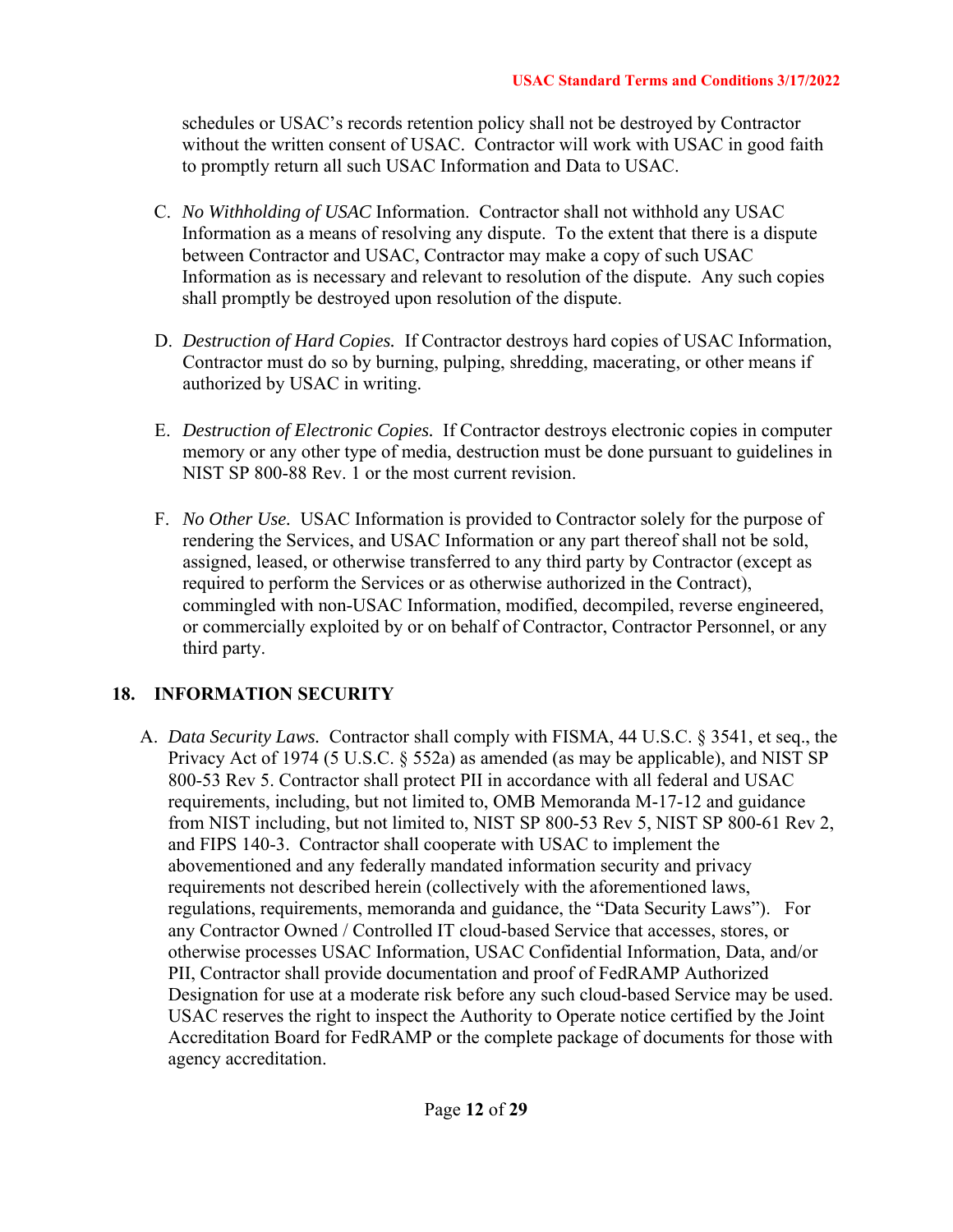- B. *Compliance.* Throughout the Contract Term, Contractor shall comply with: (i) USAC's information privacy and IT security policies; and (ii) the prevailing standards of care and best practices regarding information privacy and IT security to the extent they meet or exceed the requirements of the Data Security Laws, the aforementioned USAC policies, or the obligations set forth in these USAC Terms and Conditions.
- C. *Compliance Plan*. In providing the Services, Contractor shall conduct itself in a manner that safeguards USAC Data against destruction, loss, damage, corruption, alteration, loss of integrity, commingling, or unauthorized access or processing, which shall be no less rigorous than the most protective of: (a) the requirements of applicable law; (b) the specific standards set forth in this Section 18. Each Party shall designate an individual responsible for coordinating data security related matters for such Party ("Data Security Liaison"), who will be the primary contact person of such Party for all data security related matters under this Terms. In the event a direct interconnection is to be established between Contractor Owned / Controlled IT and USAC IT Systems, the Data Security Liaisons shall execute an interconnection security agreement prior to the establishment of such direct interconnection. Contractor will periodically update and test the Privacy Compliance Plan every calendar quarter.
- D. *Integration.* Prior to delivering the Services/Deliverables or enabling data-sharing or interoperability of any kind with USAC IT Systems, Contractor shall: (i) work with USAC to document, establish and enable the effective and secure integration of any gateways or data transmission mechanisms necessary for the parties to perform their obligations under the Data Security Laws; (ii) complete any security questionnaires, IT rules of behavior, certifications, assessments, or workforce training reasonably requested by USAC in a timely manner; and (iii) receive prior written authorization from USAC to access USAC IT Systems from USAC. If at any time USAC determines that the establishment of such gateways or data transmission mechanisms is reasonably required to securely access the Services or Deliverables, their establishment shall be at Contractor's sole cost and expense. Under no circumstances shall USAC's written authorization to access its IT System serve as a representation or warranty by USAC that such access is secure or as a waiver of these USAC Terms and Conditions. Failure to satisfy the conditions set forth in subsections  $(i) - (iii)$  herein to USAC's reasonable satisfaction shall be considered a material breach of the Contract by Contractor.
- E. *Policies and Procedures.* Throughout the Contract Term, Contractor shall establish and maintain appropriate internal policies and procedures regarding: (i) the security of the Services, Deliverables, and Contractor's IT System; and (ii) the permitted use, disclosure, access to, and security of PII, Data, USAC Information, USAC Confidential Information, and USAC IT Systems. Contractor shall provide USAC upon request with copies of its information privacy and IT security policies and procedures to review. Such policies and procedures shall not materially conflict with USAC's policies and procedures either expressly or by omission. Contractor agrees to maintain strict control of Contractor's IT System and the access information (e.g. name, username, password, access rights) of all Contractor Personnel to immediately remove access for persons no longer authorized, and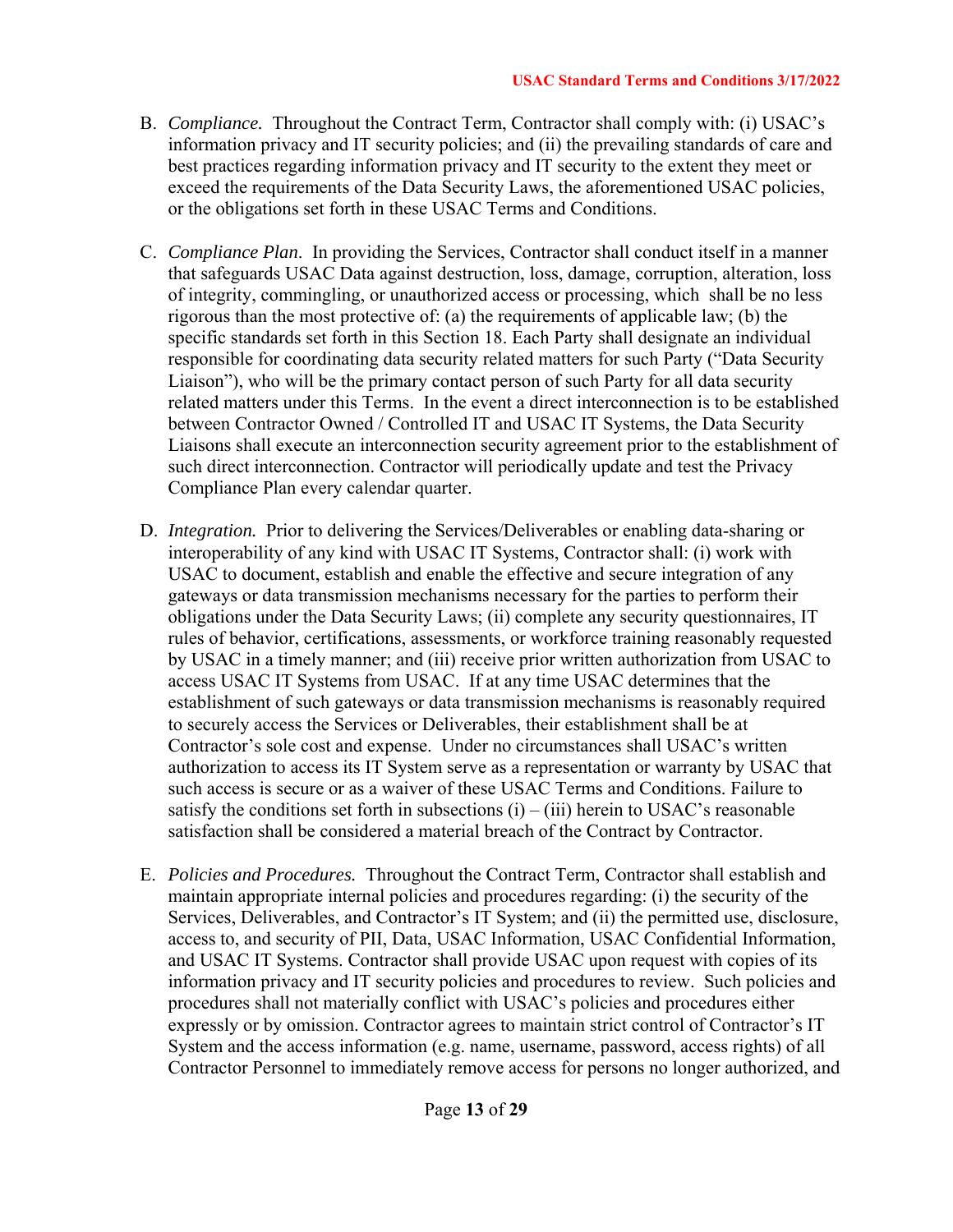to inform USAC immediately if Contractor suspects, or reasonably should expect, there is unauthorized access to USAC Confidential Information or USAC IT System. Contractor shall require Contractor Personnel to use Multifactor Authentication. Contractor agrees to require all who access to USAC IT Systems through Contractor to maintain the confidential nature of the USAC Confidential Information, and to not use or access USAC IT Systems except for the benefit of USAC.

- F. *Access to PII, Data, USAC Information, USAC Confidential Information and USAC IT Systems.* Contractor agrees that access to the PII, Data, USAC Information, USAC Confidential Information, and USAC IT Systems is at USAC's sole discretion, and that Contractor's access to such system or information may be conditioned, revoked or denied by USAC at any time, for any reason, without any liability whatsoever to USAC. Access to USAC IT Systems by Contractor and Contractor Personnel, including any data-sharing or interoperability between USAC and Contractor, shall be for the sole purpose of providing the Services or Deliverables. Contractor agrees that: (i) USAC IT Systems is owned solely by USAC; (ii) USAC will monitor the use of USAC IT Systems; (iii) neither Contractor nor Contractor Personnel have any expectation of privacy with regard to USAC IT Systems; and (iv) all information appearing on USAC IT Systems (except for information publicly disclosed by USAC) will be considered USAC Confidential Information, as defined by these USAC Terms and Conditions. Contractor will not use USAC IT Systems except as expressly authorized by USAC. USAC may require that Contractor Personnel use a USAC.org email address when providing Services. Contractor agrees that its use of, and access to, USAC IT Systems is completely at its own risk.
- G. *Subcontractors.* Contractor agrees to ensure that any subcontractor that accesses, receives, maintains, or transmits PII, Data, USAC Information, USAC Confidential Information, or USAC IT Systems agrees to the same restrictions and conditions that apply throughout these USAC Terms and Conditions to Contractor.
- H. *Encryption.* Contractor agrees that PII must be encrypted at all times in accordance with FIPS 140-3 standards. This encryption requirement includes both "Data at Rest" (i.e., stored on a hard drive, CD, DVD, thumb drive, etc.) and "Data in Transit" (i.e., via email or other secured electronic means). Any PII that is retained in documents or other physical formats must be stored in a secured location and with limited access. The standard for disposal of PII requires practices that are adequate to protect against unauthorized access or use of the PII, including at minimum adhering to the provisions of Section 17.
- I. *Services Performed in the United States.* All Services must be performed within the United States. This requirement is inclusive of: (a) work related to the Services performed by all Contractor Personnel; and (b) storage and/or processing of data and/or other virtual services (such as cloud storage, remote data processing, *etc*.).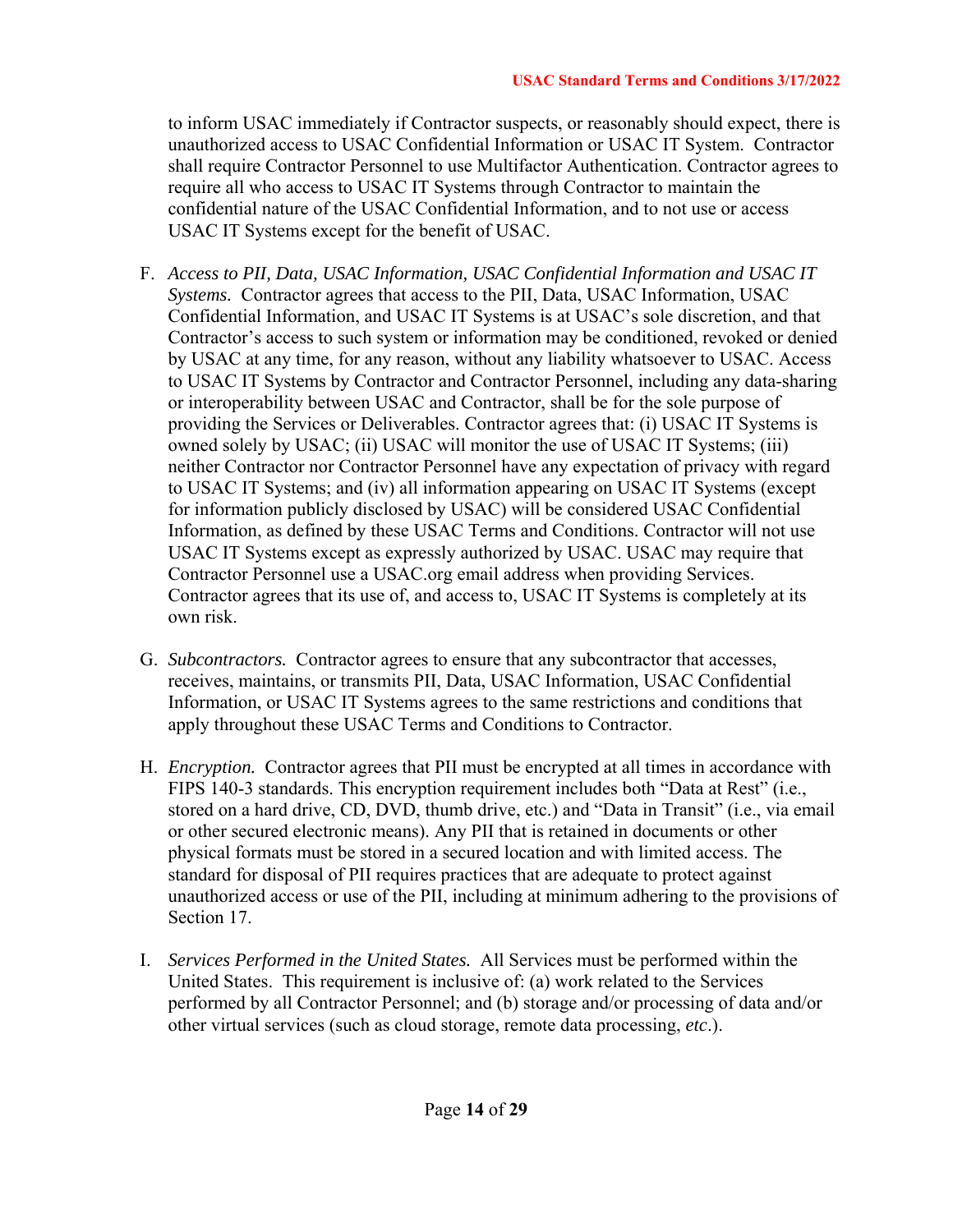## J. *Additional Requirements for Services in Contractor Owned / Controlled IT:*

- If Contractor becomes aware that the Services in Contractor Owned /Controlled IT will lose or has lost its respective FedRAMP Authorized Designation, Contractor shall notify USAC within twenty four (24) hours, shall discontinue use of such Services, and initiate activities to replace the Services that has lost FedRAMP Authorized Designation. Contractor and USAC shall work together to identify a replacement solution. A replacement solution must be identified, and approved in writing by USAC within ten (10) business days of the initial FedRAMP Authorized Designation changes notification.
- Contractor shall implement and use Cloud Protocols in connection with the Services operated in cloud infrastructure environments provided and controlled by any third-party. USAC's receipt of the Services, and Contractor's and USAC's use of the Services shall be in accordance with such Cloud Protocols.
- Contractor shall maintain Contractor Owned/Controlled IT used by Contractor in performance of the Services. USAC may require Contractor to respond to the information security questionnaires regarding Contractor's information security policies and practices. USAC will conduct its information security review, if required, with reference to the responses Contractor provides to such information security questionnaires. At USAC's request, Contractor shall also respond promptly (within not more than 10 business days) to any new or supplemental information security questions the USAC may require of Contractor during performance. USAC may terminate the Contract upon notice if Contractor fails to provide a timely response to requests for new or supplemental information security information or if USAC determines that Contractor's information security policies or practices increase risk to USAC in a manner unacceptable to USAC.
- Contractor shall maintain administrative, technical, physical, and procedural information security controls compliant with ISO 27001 standards for all Contractor Owned/Controlled IT used by Contractor in performance of the Services. Contractor shall maintain ISO 27001 Compliance certification and notify USAC of any changes to its compliance. Contractor shall provide USAC with its ISO 27001 Compliance certification within ten (10) days of the Effective Date of the Contract.

# **19. SECURITY INCIDENTS AND DATA BREACHES**

A. *Identification and Notification.* Contractor shall identify Security Incidents or Data Breaches and notify USAC at  $\frac{\text{incident}(a) \text{USAC.org}}{\text{org}}$  and  $\frac{\text{Privatey}(a) \text{USAC.org}}{\text{org}}$  of any actual or suspected Security Incident or Data Breach within one (1) hour of becoming aware of an actual or suspected Security Incident or Data Breach.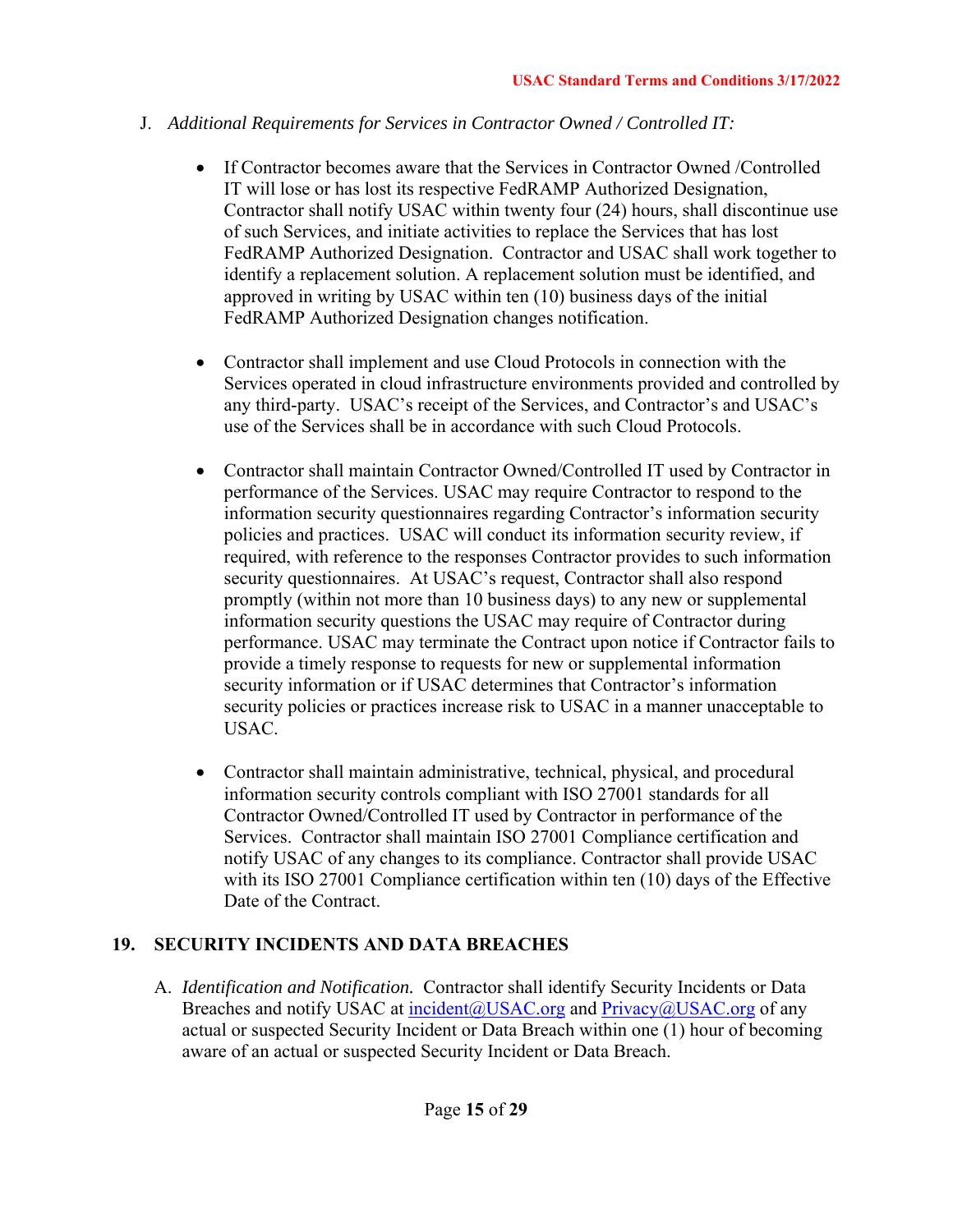- B. *Notice.* Contractor's notice to USAC shall include the following: (i) a description of the Security Incident or Data Breach, including the date of the Security Incident or Data Breach, including the date of discovery by Contractor, if known; (ii) a description of the type(s) of Malicious Code, PII, Data, USAC Information, USAC Confidential Information, or USAC IT System involved in the Security Incident or Data Breach, if any; (iii) to the extent possible, a list of each individual whose PII has been, or is reasonably believed to have been accessed, acquired, used or disclosed during or as a result of the Security Incident or Data Breach; (iv) a brief description of what Contractor is doing to investigate the Security Incident or Data Breach and mitigate the harm to USAC; (v) any steps Contractor recommends USAC should take a protect itself from potential harm resulting from the Security Incident or Data Breach; (vi) the name, phone number, and e-mail address of Contractor's representative responsible for responding to the Security Incident or Data Breach; and (vii) any information required for USAC to comply with the Data Security Laws. Upon receiving Contractor's initial notice, USAC shall have the right to immediately take any security measures it deems reasonably necessary to mitigate the harmful effects to the PII, Data, USAC Information USAC Confidential Information, or the USAC IT Systems. Contractor will regularly supplement its notice(s) with additional information as it becomes available.
- C. *Mitigation and Elimination Efforts.* Contractor, working with USAC, shall use its best efforts to mitigate and eliminate the effects of the Security Incident or Data Breach on USAC and, if the Security Incident or Data Breach causes any loss of operational efficiency, loss of data, or unauthorized disclosure, Contractor will assist USAC in mitigating or restoring such losses or disclosures. Contractor agrees to fully cooperate with USAC in the investigation of the Security Incident or Data Breach and to participate in, to the extent directed by USAC, the notification of individuals, the media, the FCC, or third parties. Contractor shall promptly respond to USAC's questions regarding the Security Incident or Data Breach and coordinate with Contractor Personnel if required to mitigate the harm. To the extent USAC determines necessary, USAC agrees to provide reasonable access to the affected systems in order for Contractor to assist in such restoration of efficiency or data. Notwithstanding anything to the contrary in the Contract, if the Security Incident or Data Breach is due to the negligence or misconduct of Contractor or Contractor Personnel, then Contractor shall: (i) perform its obligations under this Section at no cost to USAC; (ii) promptly implement or develop any additional protocols, policies, gateways, transmission mechanisms, or security layers, if reasonably necessary, at its sole cost and expense, and with the approval of USAC; (iii) indemnify USAC for all damages, and if needed PII, USAC Information, USAC Confidential Information, Data, and USAC IT Systems breach mitigations, under this Section as a result of the Security Incident or Data Breach. Failure to strictly abide by these USAC Terms and Conditions shall be considered a material breach of the Contract for which USAC shall have the right to immediately terminate for cause.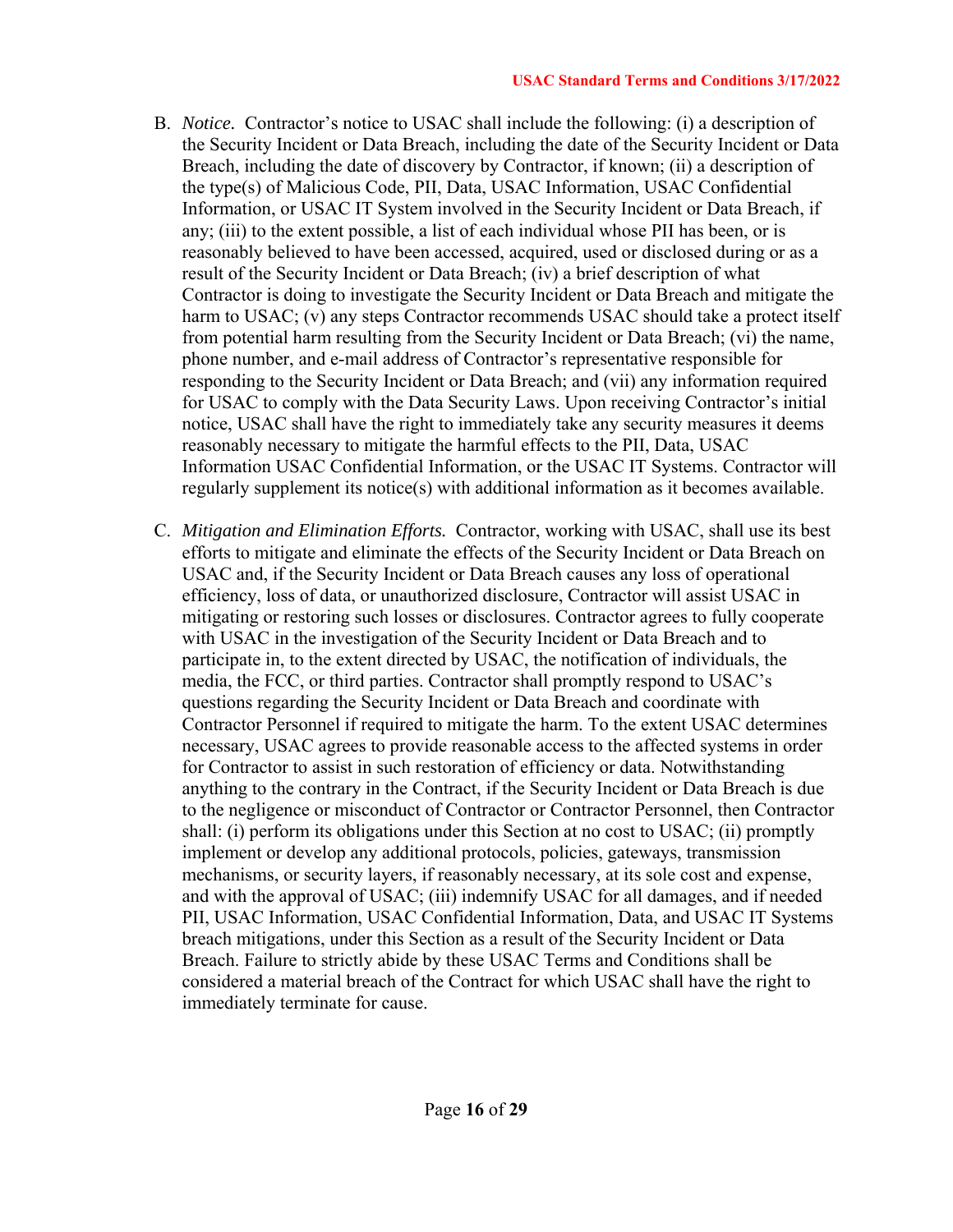- D. *Backups*. Contractor shall make reasonable backups of all USAC Information and shall ensure that the Services allow for the automatic backup of USAC Information in Contractor Owned / Controlled IT.
- E. *Security Audits.* USAC or its designee may, at USAC's expense and at any time, perform an audit of the security policies and procedures implemented by Contractor and in effect at for Contractor Owned / Controlled IT and the physical locations where such environments are housed or may be accessed.
- F. *Cooperation.* Contractor will cooperate with USAC in any litigation and investigation against third parties deemed necessary by USAC to protect USAC Information, Data, USAC Confidential Information, PII and USAC IT Systems. Each Party will bear the costs it incurs as a result of compliance with this Section.

#### **20. MALICIOUS CODE AND MALICIOUS CYBER ACTIVITIES**

USAC may provide Contractor access to one or more of the USAC IT Systems. Contractor agrees that the USAC IT Systems are owned by USAC, that USAC reserves the right to monitor use of the USAC IT Systems, that neither Contractor nor Contractor Personnel should have any expectation of privacy with regard to use of the USAC IT Systems, and that all information appearing on the USAC IT Systems (except for authorized information provided by Contractor or information publicly disclosed by USAC) will be considered as USAC Confidential Information. Contractor agrees that it will not use the USAC IT Systems except as expressly authorized by USAC in this Contract. Contractor agrees to maintain strict control of all usernames, passwords and access lists it is given to the USAC IT Systems for of Contractor Personnel as are necessary to perform under this Contract, to immediately remove such access for those persons no longer authorized, and to inform USAC immediately if there is reason to believe there is unauthorized access. Contractor agrees to cause all who gain access to the USAC IT Systems through Contractor to maintain the confidential nature of all Confidential Information, and to not use the USAC IT Systems except for the benefit of USAC. Contractor agrees that it will use the USAC IT Systems completely at its own risk, and that it will be liable to USAC for any damages incurred by USAC as a result of Contractor's violation of this Section.

Contractor will not introduce Malicious Code into USAC IT Systems or engage in Malicious Cyber Activities in, with, or involving the Services or USAC IT Systems. For any aspect of the Services in Contractor's IT Systems, Contractor will comply with NIST SP 800-83 Rev. 1 or the most current revision thereof to prevent Malicious Code. Contractor will perform regularly scheduled (preferably in real-time, but in no event less frequently than daily) virus checks using the latest commercially available, most comprehensive virus detection and scanning programs. If Contractor becomes aware that any Malicious Code has been introduced into any USAC IT System, or that Contractor has engaged in Malicious Cyber Activities, Contractor will notify USAC immediately. In addition, Contractor will use its best efforts to assist USAC in reducing the effects of the Malicious Code or Malicious Cyber Activities and, if the Malicious Code or Malicious Cyber Activity causes a loss of operational efficiency or loss of data, to assist USAC in mitigating and restoring such losses. USAC will provide reasonable access to the affected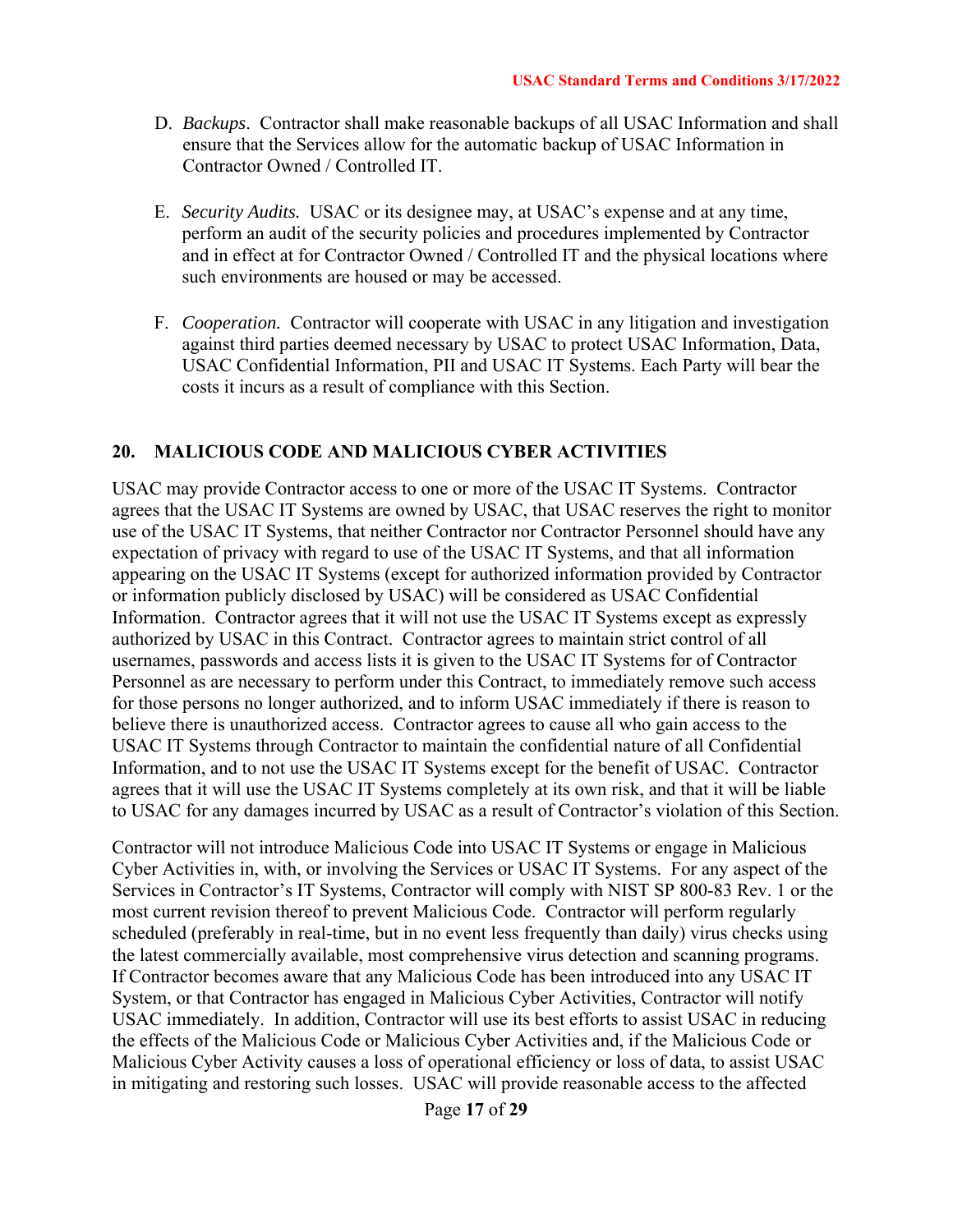systems in order for Contractor to assist in such restoration of efficiency or data. If Malicious Code is found to have been introduced into any USAC IT System or the Services, Contractor will perform all of its obligations under this Section at no cost to USAC, and Contractor will be liable to USAC for damages and costs incurred by USAC as a result of such Malicious Code. If Contractor or Contractor Personnel has been found to (a) have engaged in any Malicious Cyber Activities; or (b) have allowed Malicious Cyber Activities to have occurred due to its willful, reckless, or negligent actions or omissions, Contractor will be liable to USAC for damages and costs incurred by USAC as a result of such Malicious Cyber Activities.

The introduction of Malicious Code into USAC IT Systems, and/or the engaging in Malicious Cyber Activity involving USAC IT Systems, shall be considered a Data Breach. If Contractor becomes aware that Malicious Code has been introduced into USAC IT Systems, or Contractor has engaged in Malicious Cyber Activity, Contractor will notify USAC in writing within the time frame required by the United States Computer Emergency Readiness Team and the FCC, which is currently within one (1) hour and otherwise act in a manner consistent with Section 19 of these USAC Terms and Conditions.

# **21. FISMA PROVISIONS**

Contractor shall meet and comply with all USAC IT security policies and all other applicable USAC policies and other laws and regulations for the protection and security of information systems and Data (including but not limited to FISMA, OMB, and NIST requirements). At its sole discretion, USAC may revise any USAC IT security policy at any time.

#### **Safeguarding of Contractor IT Systems:**

USAC's security strategy for Data includes the requirement to ensure the security of protection controls for Data regardless of the location or the party responsible for those controls. Contractor acknowledges that it serves a vital role in achieving this goal. Contractor shall apply the following minimum safeguarding requirements and procedures from NIST SP 800-171 Revision 2 "Protecting Controlled Unclassified Information in Nonfederal Systems and Organizations" to protect covered Contractor IT Systems and USAC Data. Contractor shall, upon request, provide USAC with copies of its security policies and procedures to review. USAC may require a written response that may be an attestation of compliance, a submission of supporting document, or both. If USAC requests such a written response, Contractor shall submit an electronic copy of the document(s) confirming compliance within ten (10) calendar days. If there are any requirements that are out of scope or that cannot be complied with, Contractor shall fully explain those requirements with a business justification to USAC. Contractor must be in compliance with all such requirements unless USAC agrees in writing with Contractor that Contractor does not have to comply. If Contractor is not in compliance with all requirements and has not received written confirmation from USAC that Contractor may not comply with a requirement, USAC may terminate this Contract immediately upon written notice to Contractor.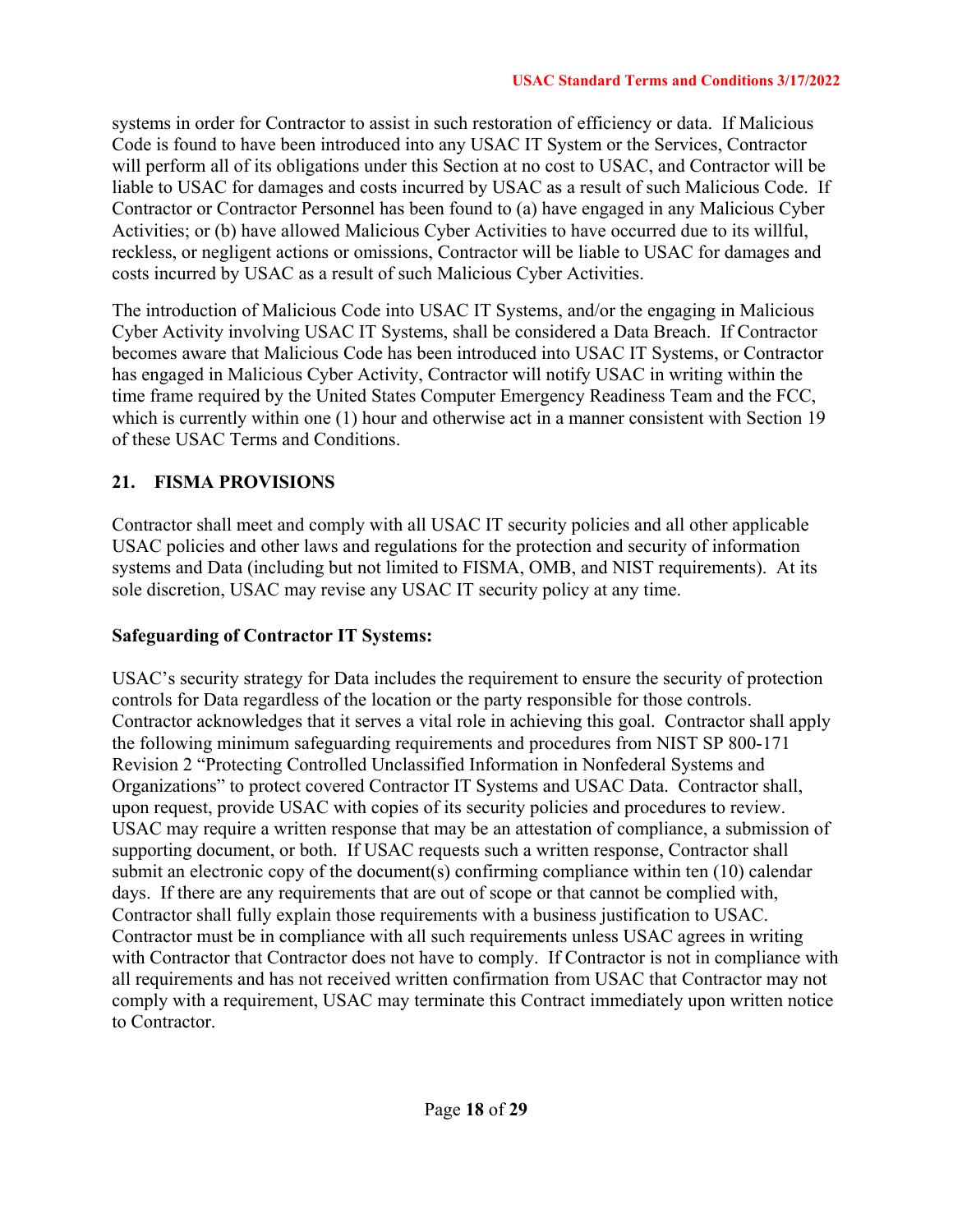Contractor shall:

- A. Limit Contractor IT Systems access to only authorized USAC employees and contractors, authorized Contractor Personnel and authorized processes.
- B. Limit Contractor IT Systems access to only the types of transactions and functions that USAC employees and contractors and authorized Contractor Personnel are permitted to execute.
- C. Verify and control/limit connections to and use of external Contactor IT Systems.
- D. Control information posted or processed on publicly accessible Contractor IT Systems.
- E. Sanitize or destroy Contractor IT Systems media containing USAC Information as described in Section 17.C. of these USAC Terms and Conditions.
- F. Limit physical access to Contractor IT Systems, equipment, and the respective operating environments to only USAC employees and contractors and authorized Contractor Personnel.
- G. Escort visitors and monitor visitor activity; maintain audit logs of physical access; and control and manage physical access devices.
- H. Monitor, control, and protect Contractor organizational communications (i.e., information transmitted or received by Contractor IT Systems) at the external boundaries and key internal boundaries of the Contractor IT Systems.
- I. Implement subnetworks for publicly accessible Contractor IT Systems components that are physically or logically separated from internal networks.
- J. Identify, report, and correct information and Contractor IT Systems flaws promptly.
- K. Provide protection from Malicious Code at appropriate locations within Contractor IT Systems.
- L. Update Malicious Code protection mechanisms when new releases are available.
- M. Perform periodic scans (no less frequently than daily) of Contractor's IT Systems and real-time scans of files from external sources as files are downloaded, opened, or executed.

# **22. TECHNOLOGY CONSIDERATIONS**

Contractor shall ensure that COTS, SaaS, PaaS, or IaaS Software deployed in Contractor Owned / Controlled IT cloud or on USAC's Amazon Web Services GovCloud infrastructure satisfies the following requirements:

- A. The Software must be able to utilize USAC's instance of OKTA's Identity and Access Management software for user authentication and provisioning. OKTA is a cloud-based Identity and Access Management product used by USAC.
- B. Any USAC Data stored in a COTS/SaaS/PaaS/IaaS database must be readily accessed by USAC in a format determined at USAC's sole discretion via standard web services or another standard access mechanism.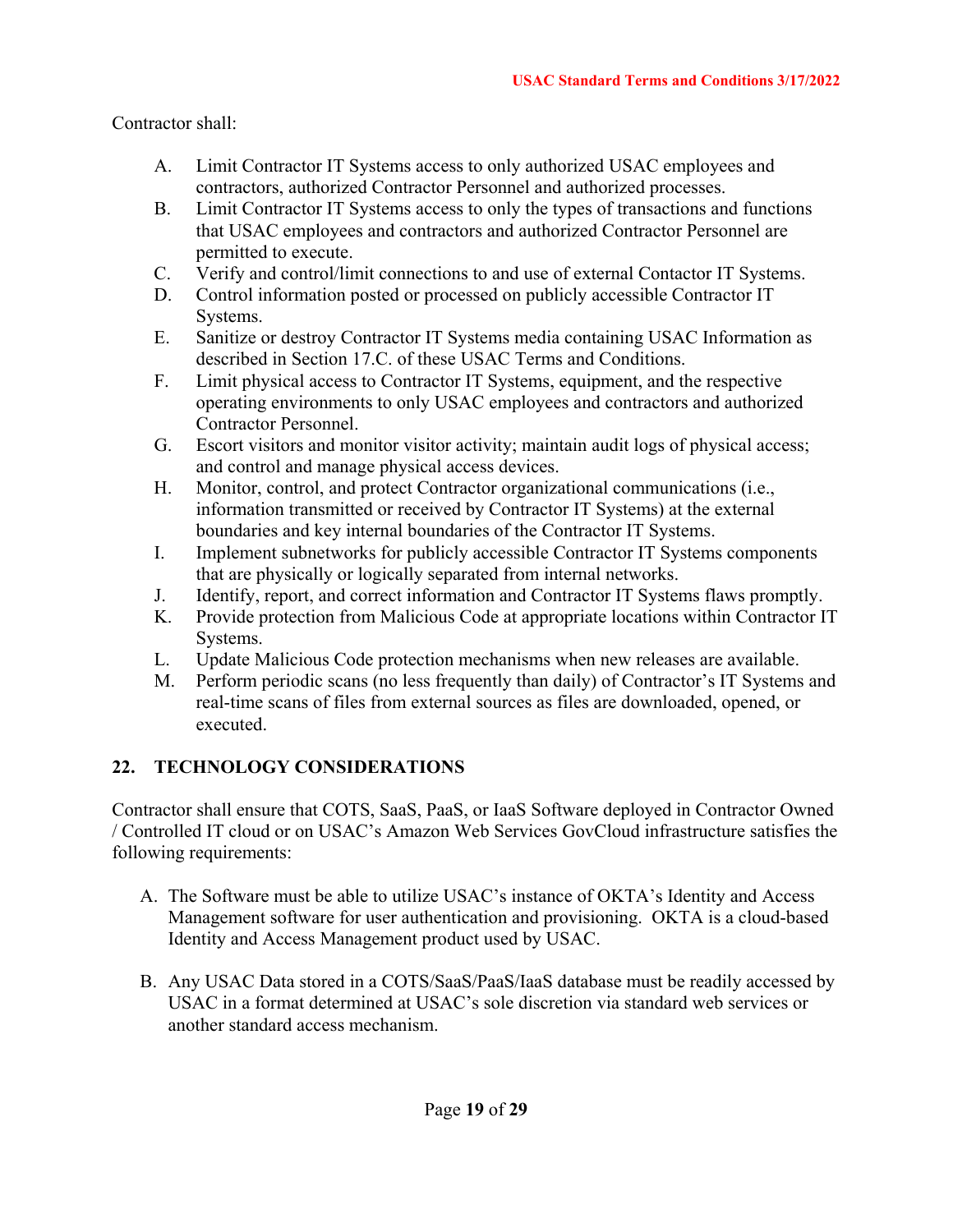C. Any COTS, SaaS, PaaS, or IaaS Software must have either: (1) an Authority to Operate issued by a federal agency along with the FedRAMP-Authorized Designation issued by the FedRAMP Project Management Office, or (2) a Joint Authorization Board issued Authority to Operate along with the FedRAMP-Authorized Designation issued by the FedRAMP Project Management Office. Furthermore, any COTS, SaaS, PaaS, or IaaS Software must maintain the FedRAMP-Authorized Designation for the Contract Term.

Contractor shall ensure that any Software developed and/or deployed for USAC:

- A. Meets all USAC architecture, standards, and IT security guidelines and standards. This includes, but is not limited to, the ability to achieve an Authority to Operate based on all applicable OMB, NIST, and FISMA guidelines.
- B. Reuses available USAC technology services (microservices, APIs) unless Contractor demonstrates in writing that those services are unable to meet the requirements and USAC agrees to the substitute solution in writing with Contractor.
- C. Uses the USAC technical stack unless Contractor demonstrates in writing that those components are unable to meet the requirements and USAC agrees in writing with Contractor. Key components of USAC's technical stack include the following:
	- Java / Spring Framework Suite (Language and frameworks)
	- OKTA (Identity and Access Management)
	- Apache Kafka (Messaging)
	- PostgreSQL / PostGIS (Database)
	- Elasticsearch, Logstash, Kibana
	- Atlassian tools (SDLC)
	- Apache Tomcat (Application Servers)
	- Red Hat Enterprise Linux (OS)

Further details of USAC's technical stack and service architecture may be provided as appropriate.

#### **23. PROPRIETARY RIGHTS**

Contractor agrees that all Data, Software, Deliverables, and all Derivative Works thereof are USAC property and shall be deemed USAC Information and are works made-for-hire for USAC within the meaning of the copyright laws of the United States. In the event that any of the aforementioned are not considered works made-for-hire for USAC within the meaning of the copyright laws of the United States, Contractor shall and hereby does irrevocably grant, assign, transfer and set over unto USAC in perpetuity all worldwide rights, title and interest of any kind, nature or description it has or may have in the future in and to such materials, and Contractor shall not be entitled to make any use of such materials beyond what may be described in this Contract. Contractor hereby waives, and shall secure waiver from Contractor Personnel any moral rights in such assigned materials, such as the right to be named as author, the right to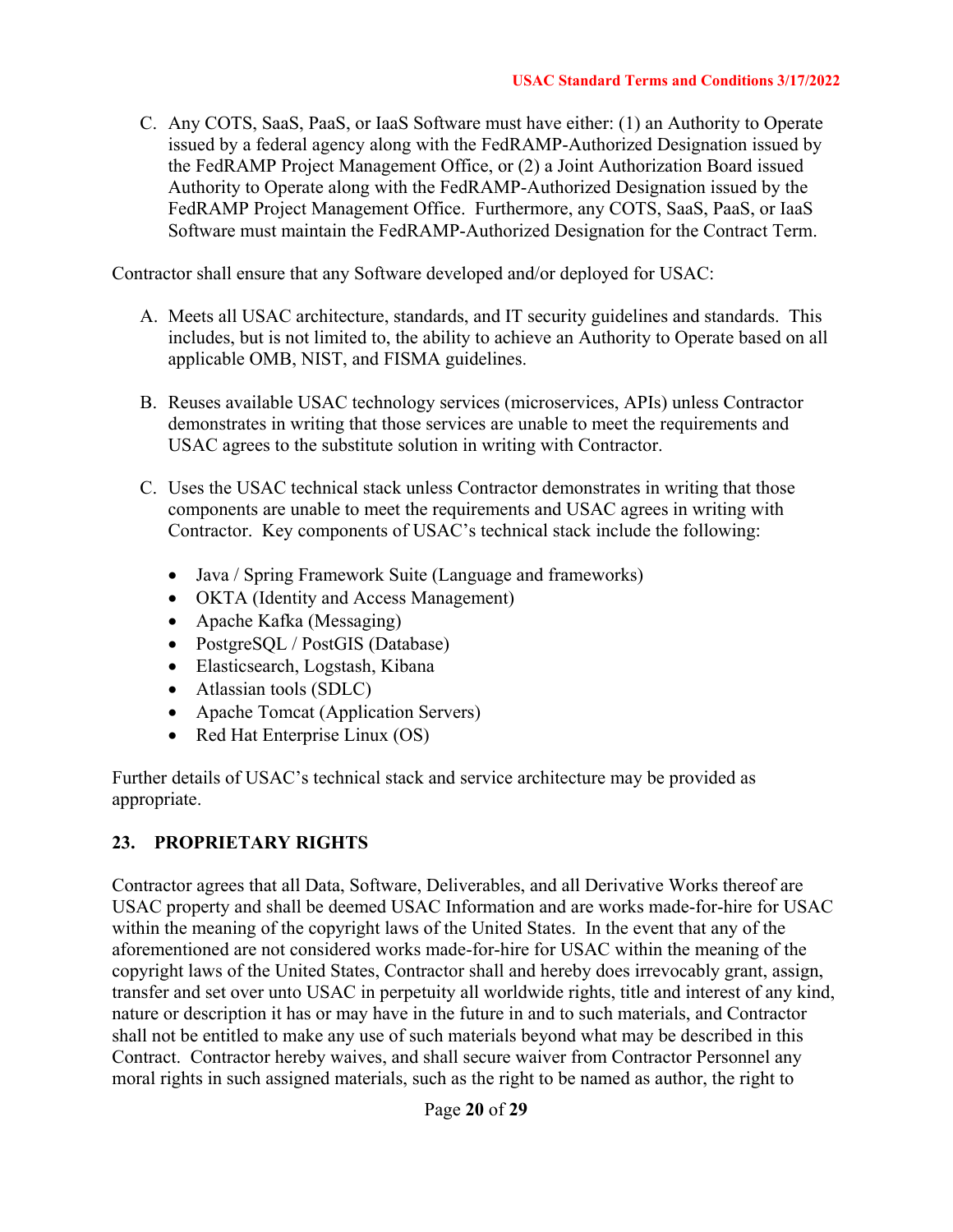modify, the right to prevent mutilation and the right to prevent commercial exploitation. Accordingly, USAC shall be the sole and exclusive owner for all purposes for the worldwide use, distribution, exhibition, advertising and exploitation of such materials or any part of them in any way and in all media and by all means.

USAC may assign to the FCC any intellectual property rights USAC may have to any Data, Software, Deliverables, USAC Information and all Derivative Works thereof without notice to, or prior consent of, Contractor.

Nothing in this Contract shall be deemed to imply the grant of a license in or transfer of ownership or other rights in the Data, Software, Deliverables, USAC Information and all Derivative Works thereof, and Contractor acknowledges and agrees that it does not acquire any of the same, except to provide Services to USAC as expressly set forth in this Contract.

Contractor shall not, without the prior written permission of the USAC, incorporate any Data, Software, Deliverable, or any Derivative Work thereof delivered under the Contract not first produced in the performance of the Contract unless Contractor: (a) identifies the Data, Software, Deliverable, and any Derivative Work thereof; and (b) grants to USAC, or acquires on USAC's behalf, a perpetual, worldwide, royalty-free, non-exclusive, transferable license to use and modify such Data, Software, Deliverable, and any Derivative Work thereof in any way.

# **24. RESPONSIBILITY FOR CONTRACTOR PERSONNEL**

Contractor Personnel working on USAC premises are required to sign and agree to the terms of a Visitor Form provided by USAC. Contractor is responsible for any actions of Contractor Personnel, including any actions that violate law, are negligent, or that constitute a breach of the Visitor Form and/or the Contract.

Contractor Personnel requiring access to USAC IT Systems will be required to sign USAC's IT Security Rules of Behavior Form and complete mandatory IT Security and Privacy Awareness Online Training before being given access to USAC IT Systems. Contractor may be required to complete Role-Based Privacy Act Training, at Contractor's own cost, if accessing USAC information systems designated as federal systems of record.

*Security Briefings.* Before receiving access to IT resources under the Contract, Contractor personnel must provide security training to Contractor Personnel. USAC will review and approve Contractor's security training materials (including any security training materials in the event such training is provided to Contractor by any subcontractors, consultants, or agents) and verify that training certifications and records are provided, if requested during an annual FISMA audit. If Contractor Personnel will be in USAC offices or have access to USAC IT systems, background checks are required pursuant to NIST. Contractor shall conduct background checks on Contractor Personnel and provide evidence of the background checks to USAC upon request.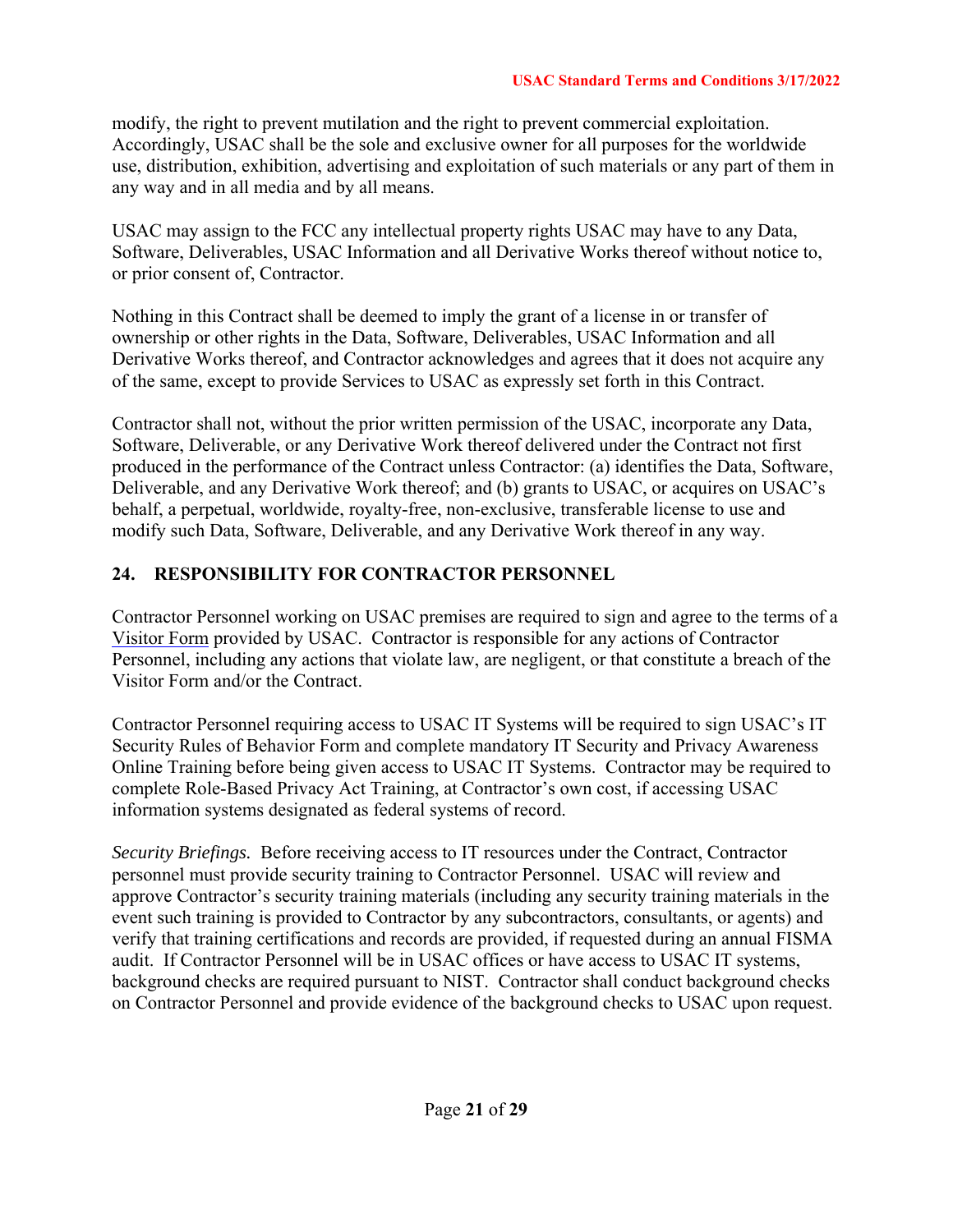## **25. KEY PERSONNEL**

USAC may specify which Contractor employees are Key Personnel under the Contract. Key Personnel assigned to the Contract must remain in their respective positions throughout the Contract Term. USAC may terminate all or a part of the Contract if Contractor changes the position, role, or time commitment of Key Personnel, or removes Key Personnel from the Contract, without USAC's prior written approval. USAC may grant approval for changes in staffing of Key Personnel if it determines in its sole discretion, that:

- A. changes to, or removal of, Key Personnel is necessary due to extraordinary circumstances (e.g., a Key Personnel's illness, death, termination of employment, or absence due to family leave), and
- B. Contractor has resources (e.g., replacement personnel) with the requisite skills, qualifications and availability to perform the role and duties of the outgoing personnel.

Replacement personnel are considered Key Personnel and this Section shall apply to their placement on and removal from the Contract.

# **26. SHIPMENT/DELIVERY**

Terms of any shipping are F.O.B. USAC's delivery location unless otherwise noted in the Contract. All goods, products items, materials, etc. purchased hereunder must be packed and packaged to ensure safe delivery in accordance with recognized industry-standard commercial practices. If, in order to comply with the applicable delivery date, Contractor must ship by a more expensive means than that specified in the Contract, Contractor shall bear the increased transportation costs resulting therefrom unless the necessity for such shipment change has been caused by USAC. If any Deliverable is not delivered by the date specified herein, USAC reserves the right, without liability, to cancel the Contract as to any Deliverable not yet shipped or tendered, and to purchase substitute materials and to charge Contractor for any loss incurred. Contractor shall notify USAC in writing promptly of any actual or potential delays (however caused) which may delay the timely performance of this Contract. If Contractor is unable to complete performance at the time specified for delivery hereunder, by reason of causes beyond Contractor's reasonable control, USAC may elect to take delivery of materials in an unfinished state and to pay such proportion of the Contract price as the work then completed bears to the total work hereunder and to terminate this Contract without liability as to the balance of the materials covered hereunder.

#### **27. INSURANCE**

At its own expense, Contractor shall maintain sufficient insurance in amounts required by law or appropriate for the industry, whichever is greater, to protect and compensate USAC from all claims, risks and damages/injuries that may arise under the Contract, including, as appropriate,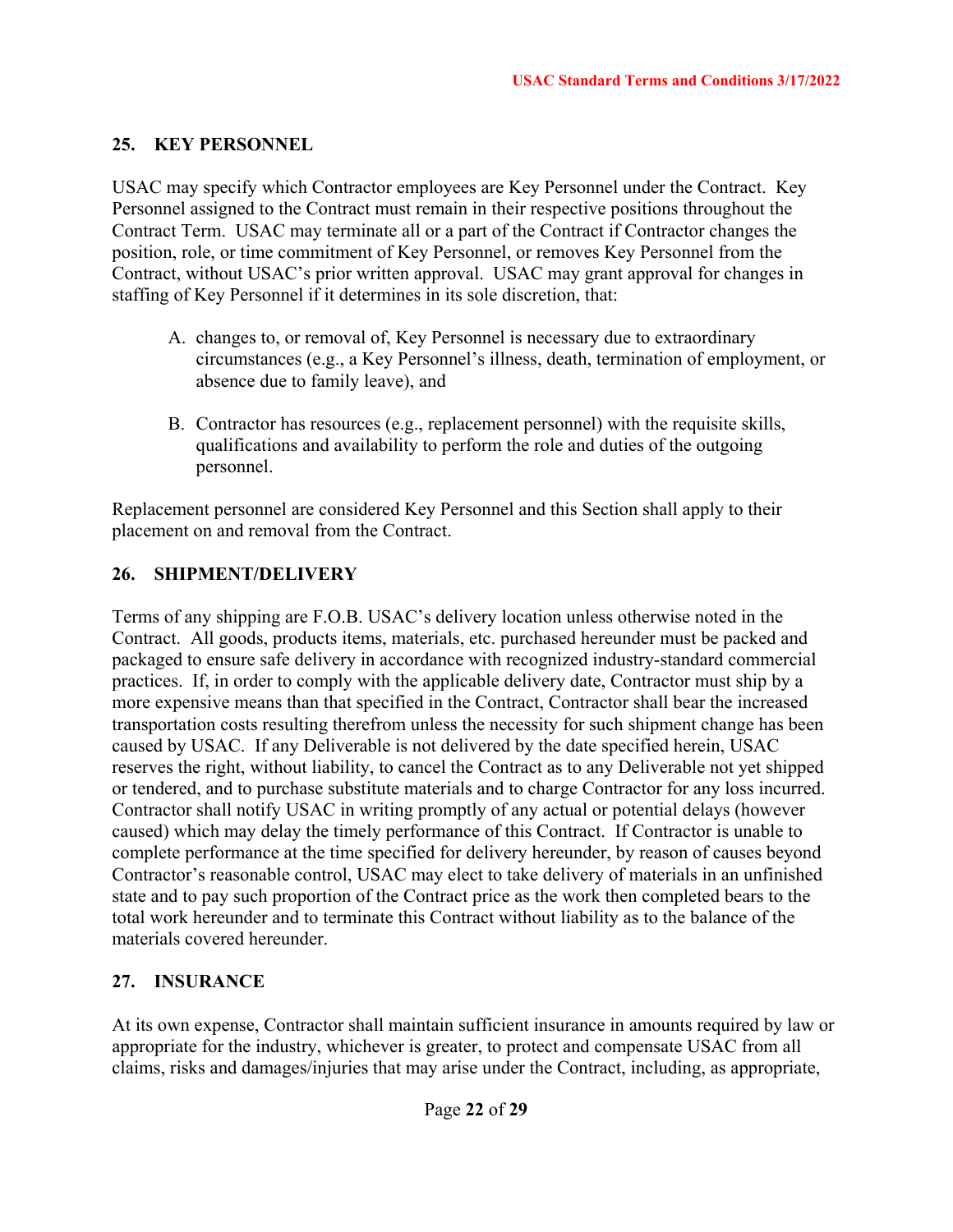worker's compensation, employer's liability, commercial general liability, commercial crime coverage, automobile liability, professional liability, cyber liability (which may be included in some professional liability coverage), and excess / umbrella insurance. Upon USAC's request, Contractor shall name USAC as an additional insured to those insurance policies that allow it. Upon USAC's request, Contractor shall cause its insurers to waive their rights of subrogation against USAC. Contractor shall produce evidence of such insurance upon request by USAC. If the insurance coverage is provided on a claims-made basis, then it must be maintained for a period of not less than three (3) years after acceptance of the Deliverables and/or Services provided in connection with this Contract. Contractor shall provide written notice thirty (30) days prior to USAC in the event of cancellation of or material change in the policy.

Contractor shall be liable to USAC for all damages incurred by USAC as a result of Contractor's failure to maintain the required coverages with respect to its subcontractors, or Contractor's failure to require its subcontractors to maintain the coverages required herein.

# **28. CONFLICTS OF INTEREST**

It is essential that any Contractor providing Services or Deliverables in support of USAC's administration of the USF maintain the same neutrality, both in fact and in appearance, and avoid any organizational or personal conflict of interest or even the appearance of a conflict of interest. For example, to the extent that Contractor, or any of its principals, has client, membership, financial and/or any other material affiliation with entities that participate in the federal USF in any respect, there may be actual, potential and/or apparent conflict(s) of interest. Contractor shall maintain written standards of conduct covering conflicts of interest and provide a copy to USAC upon USAC's request. Contractor shall promptly notify USAC's General Counsel in writing of any actual or potential conflicts of interest involving Contractor, or any circumstances that give rise to the appearance of a conflict of interest, and the means by which Contractor proposes to avoid, neutralize, or mitigate such conflicts. Contractor shall also notify USAC promptly of any conflicts Contractor has with USAC vendors. Failure to provide adequate means to avoid, neutralize or remediate any conflict of interest may be the basis for termination of the Contract. By its execution hereof, Contractor represents and certifies that it has not paid or promised to pay a gratuity, or offered current or future employment or consultancy, to any USAC or government employee in connection with the award. In order to maintain the absence of an actual or apparent conflict of interest as described herein, Contractor must not advocate any policy positions with respect to the USF programs or the USF during the term of the Contract. Neither Contractor nor its subcontractors shall issue any public statement relating to or in any way disclosing any aspect of the Contract without the prior written consent of USAC.

# **29. WAIVER**

Any waiver of any provision of this Contract must be in writing and signed by the parties hereto. Any waiver by either party of a breach of any provision of this Contract by the other party shall not operate or be construed as a waiver of any subsequent breach by the other party.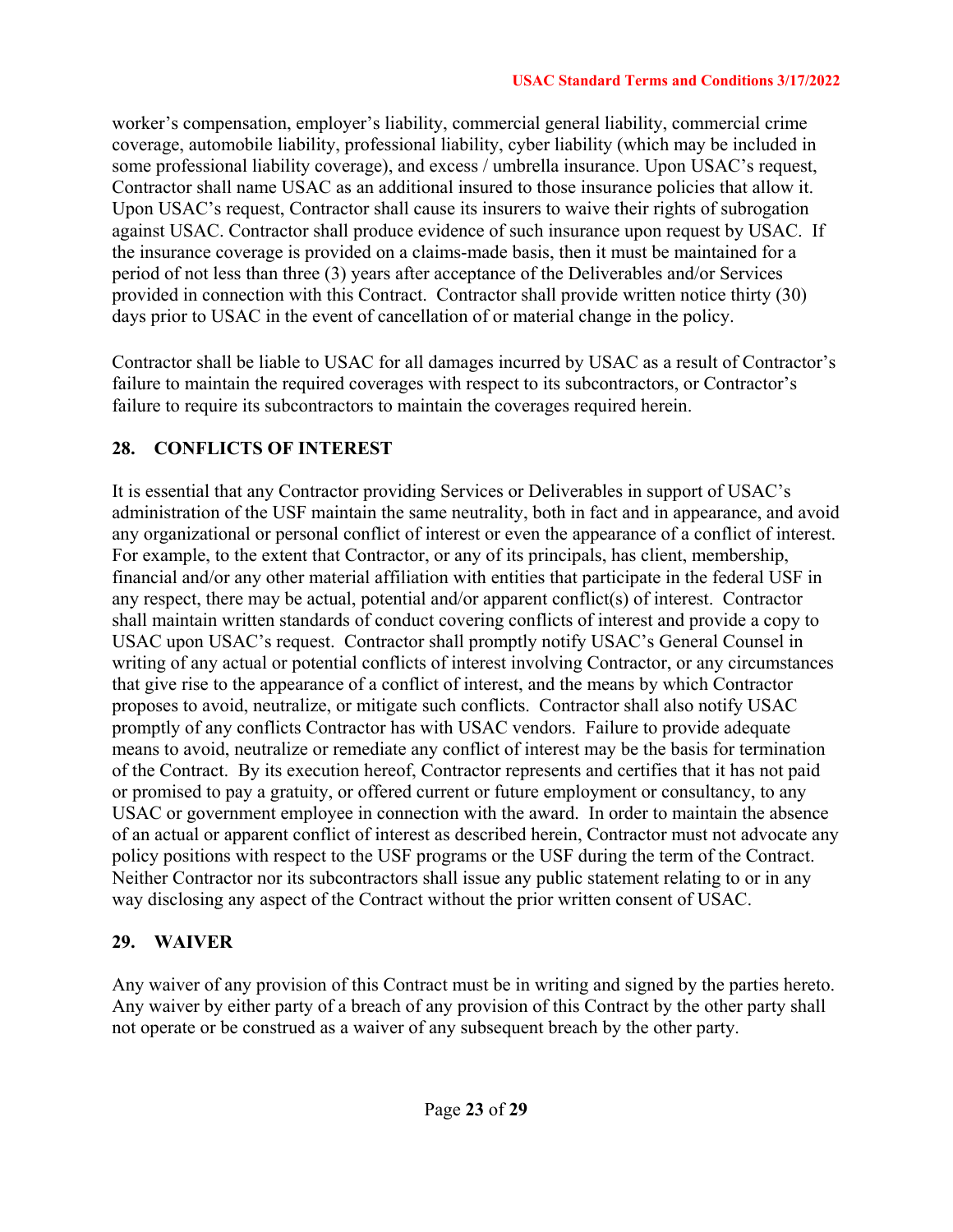#### **30. SEVERABILITY**

The invalidity or unenforceability of any provisions of the Contract shall not affect the validity or enforceability of any other provision of the Contract, which shall remain in full force and effect. The parties further agree to negotiate replacement provisions for any unenforceable term that are as close as possible to the original term and to change such original term only to the extent necessary to render the same valid and enforceable.

# **31. CHOICE OF LAW / CONSENT TO JURISDICTION**

The Contract shall be governed by and construed in accordance with the laws of the District of Columbia without regard to any otherwise applicable principle of conflicts of laws. Contractor agrees that all actions or proceedings arising in connection with the Contract shall be litigated exclusively in Courts. This choice of venue is intended to be mandatory and the parties' waive any right to assert forum non conveniens or similar objection to venue. Each party hereby consents to in personam jurisdiction in the Courts. Contractor must submit all claims or other disputes to the procurement specialist and USAC General Counsel for informal resolution prior to initiating any action in the Courts and must work with USAC in good faith to resolve any disputed issues. If any disputed issue by Contractor is not resolved after thirty (30) calendar days of good faith attempts to resolve it, Contractor may instigate legal proceedings. A dispute over payment or performance, whether informal or in the Courts, shall not relieve Contractor of its obligation to continue performance of the Contract and Contractor shall proceed diligently with performance during any dispute over performance or payment.

# **32. USAC AND APPLICABLE LAWS**

USAC is not a federal agency, a government corporation, a government controlled corporation or any other establishment in the Executive Branch of the United States government. USAC is not a contractor to the federal government and the Contract is not a subcontract under a federal prime contract. USAC conducts its procurements in accordance with the terms of a Memorandum of Understanding with the FCC, which requires USAC and its Contractors to adhere to the Procurement Regulations. Contractor shall comply with the Procurement Regulations and all applicable federal, state and local laws, executive orders, rules, regulations, declarations, decrees, directives, legislative enactments, orders, ordinances, common law, guidance, or other binding restriction or requirement of or by any governmental authority related to the Services or Contractor's performance of its obligations under this Contract, and includes without limitation FCC Orders; the rules, regulations and policies of the FCC; the Privacy Act of 1974; FISMA; NIST guidelines which provide the requirements that the federal government must follow regarding use, treatment, and safeguarding of data; and OMB Guidelines pertaining to privacy, information security, and computer matching; the Communications Act of 1934; and the Communications Act of 1996.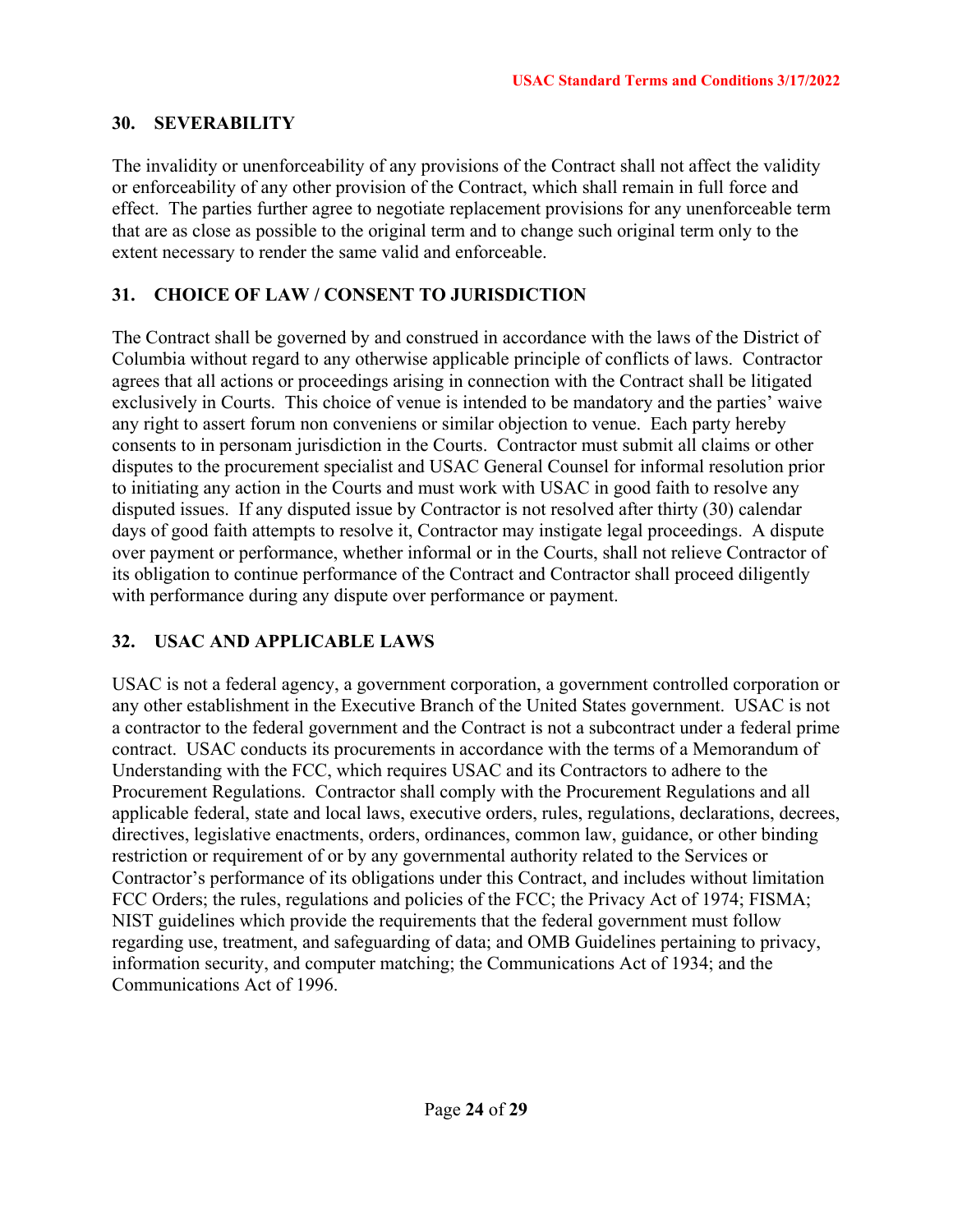# **33. RIGHTS IN THE EVENT OF BANKRUPTCY**

All licenses or other rights granted under or pursuant to the Contract are, and shall otherwise be deemed to be, for purposes of Section 365(n) of the Code, licenses to rights to "intellectual property" as defined in the Code. The parties agree that USAC, as licensee of such rights under Contractor, shall retain and may fully exercise all of its rights and elections under the Code. The parties further agree that, in the event of the commencement of bankruptcy proceedings by or against Contractor under the Code, USAC shall be entitled to retain all of its rights under the Contract and shall not, as a result of such proceedings, forfeit its rights to any Data, Software, Deliverable, or any Derivative Work thereof.

# **34. NON EXCLUSIVITY**

Except as may be set forth in the Contract, nothing herein shall be deemed to preclude USAC from retaining the services of other persons or entities undertaking the same or similar functions as those undertaken by Contractor hereunder or from independently developing or acquiring goods or services that are similar to, or competitive with, the goods or services, as the case may be, contemplated under the Contract.

# **35. INDEPENDENT CONTRACTOR**

Contractor acknowledges and agrees that it is an independent contractor to USAC and Contractor Personnel are not employees of USAC. USAC will not withhold or contribute to Social Security, workers' compensation, federal or state income tax, unemployment compensation or other employee benefit programs on behalf of Contractor or Contractor personnel. Contractor shall indemnify and hold USAC harmless against any and all loss, liability, cost and expense (including attorneys' fees) incurred by USAC as a result of USAC not withholding or making such payments. Neither Contractor nor any of Contractor's personnel are entitled to participate in any of the employee benefit plans of, or otherwise obtain any employee benefits from, USAC. USAC has no obligation to make any payments to Contractor Personnel. Contractor shall not hold herself/himself out as an employee of USAC and Contractor has no authority to bind USAC except as expressly permitted hereunder.

# **36. TEMPORARY EXTENSION OF SERVICES**

USAC may require continued performance of any Services within the limits and at the rates specified in the Contract. Except as may be set forth in the Contract, USAC may extend the Services more than once, but the total extension of performance hereunder shall not exceed six (6) months. USAC may exercise an option to extend by written notice to Contractor within ten (10) days prior to expiration of the then current Initial Term or Optional Renewal Term.

# **37. NOTICES**

All notices, consent, approval or other communications required or authorized by the Contract shall be given in writing and shall be: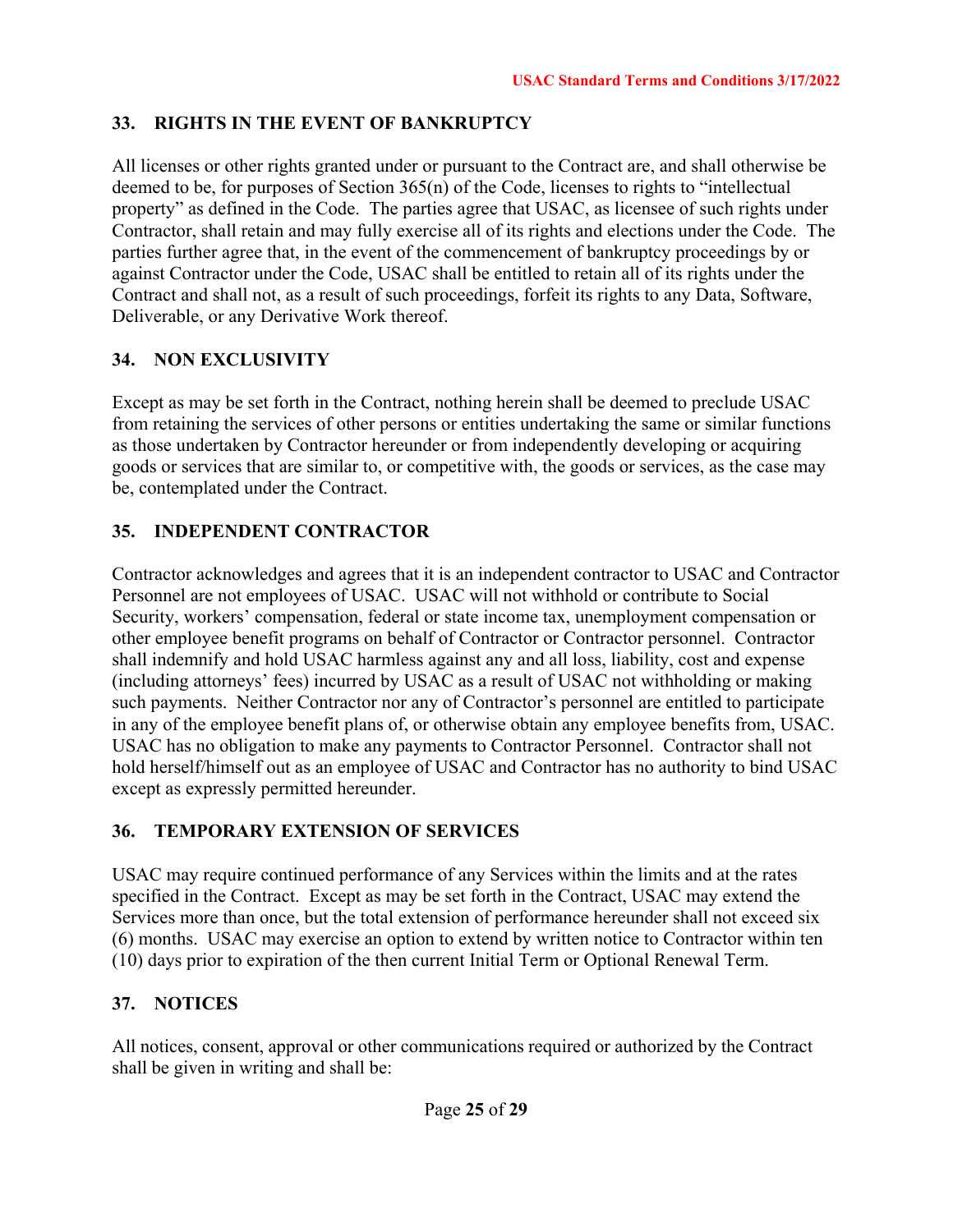- A. personally delivered,
- B. mailed by registered or certified mail (return receipt requested) postage prepaid,
- C. sent by overnight delivery service (with a receipt for delivery), or
- D. sent by electronic mail with a confirmation of receipt returned by recipient's electronic mail server to such party at the following address:

*If to USAC*:

Chief Administrative Officer, Universal Service Administrative Company 700 12th Street, NW, Suite 900 Washington, DC 20005 Email: To the designated USAC Contract Officer for this procurement, with a copy to usacprocurement@usac.org.

With a copy to:

General Counsel, Universal Service Administrative Company 700 12th Street, NW, Suite 900 Washington, DC 20005 Email: OGCContracts@usac.org

*If to Contractor*: To the address or email set forth in Contractor's proposal in response to the Solicitation.

#### **38. SURVIVAL**

All provisions that logically should survive the expiration or termination of the Contract shall remain in full force and effect after expiration or early termination of the term of the Contract. Without limitation, all provisions relating to return of USAC information, confidentiality obligations, proprietary rights, and indemnification obligations shall survive the expiration or termination of the Contract.

#### **39. FORCE MAJEURE**

Neither party to this Contract is liable for any delays or failures in its performance hereunder resulting from circumstances or causes beyond its reasonable control, including, without limitation, force majeure acts of God (but excluding weather conditions regardless of severity), fires, accidents, epidemics, pandemics, riots, strikes, acts or threatened acts of terrorism, war or other violence, or any law, order or requirement of any governmental agency or authority (but excluding orders or requirements pertaining to tax liability). Upon the occurrence of a force majeure event, the non-performing party shall provide immediate notice to the other party and will be excused from any further performance of its obligations effected by the force majeure event for so long as the event continues and such party continues to use commercially reasonable efforts to resume performance as soon as reasonably practicable, and takes reasonable steps to mitigate the impact on the other party. If such non-performance continues for more than ten (10)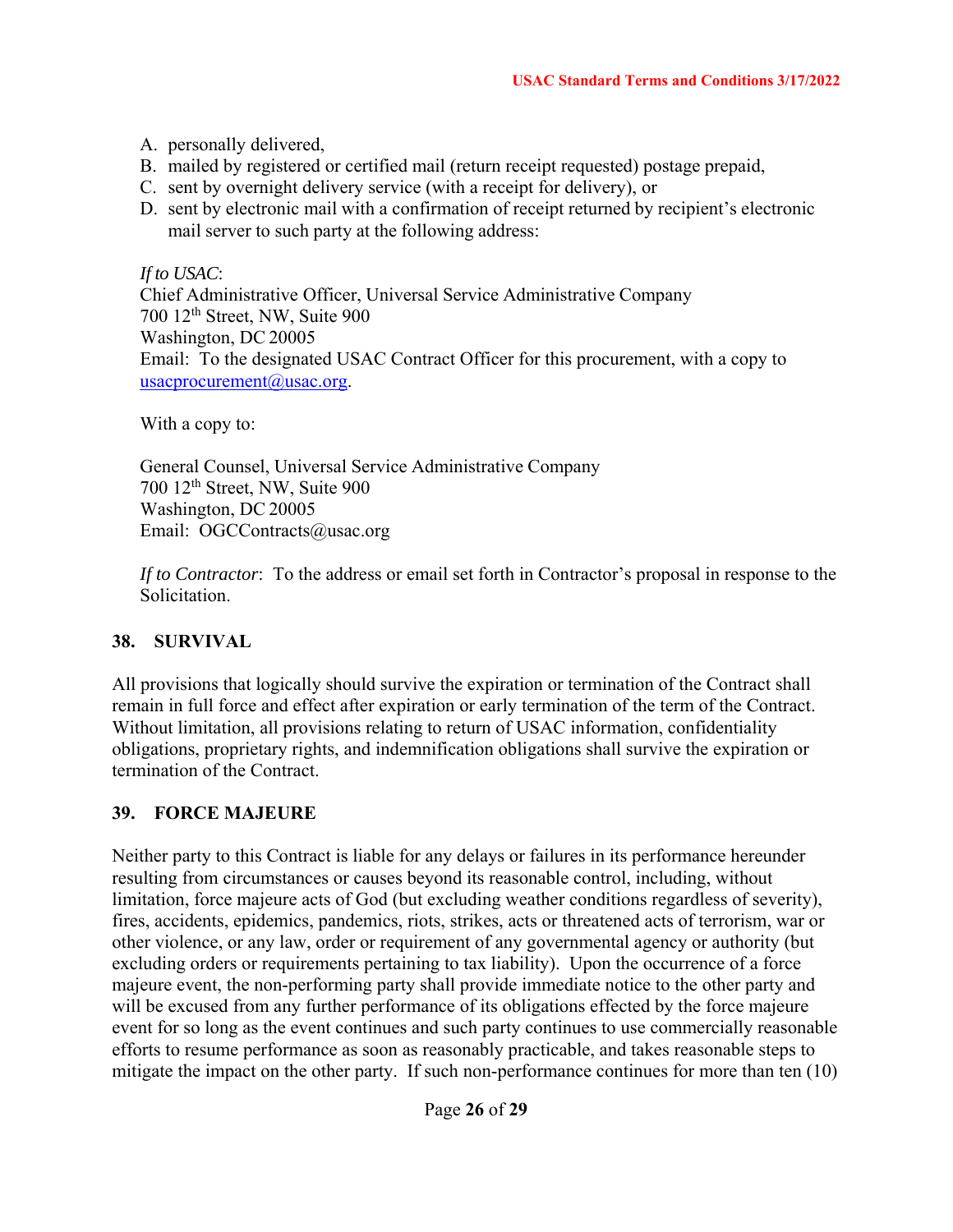days, then the other party may terminate this Contract with at least one (1) day prior written notice to the other party. In the event that the force majeure event is a law, order, or requirement made by a government agency or authority related to USAC and the purposes of this Contract, USAC may immediately terminate this Contract without penalty upon written notification to Contractor.

#### **40. EXECUTION / AUTHORITY**

The Contract may be executed by the parties hereto on any number of separate counterparts and counterparts taken together shall be deemed to constitute one and the same instrument. A signature sent via facsimile or portable document format ("PDF") shall be as effective as if it was an original signature. Each person signing the Contract represents and warrants that they are duly authorized to sign the Contract on behalf of their respective party and that their signature binds their party to all provisions hereof.

#### **41. SECTION 508 STANDARDS**

*Compliance with Section 508.* Contractor shall ensure that Services provided under the Contract comply with the applicable electronic and information technology accessibility standards established in 36 C.F.R. Part 1194, which implements Section 508 of the Rehabilitation Act, 29 U.S.C. § 794d.

*TDD/TTY Users.* Contractor shall ensure that TDD/TTY users are offered similar levels of service that are received by telephone users supported by the Contract. Contractor shall also ensure that the Services provided under the Contract comply with the applicable requirements of 18 U.S.C. § 2511 and any applicable state wiretapping laws.

#### **42. NATIONAL SECURITY SUPPLY CHAIN REQUIREMENTS**

- A. *Definitions.* For purposes of this Section, the following terms are defined as stated below:
	- 1. "Covered Company" is defined as an entity, including its parents, affiliates, or subsidiaries, finally designated by the Public Safety and Homeland Security Bureau of the FCC as posing a national security threat to the integrity of communications networks or the communications supply chain.
	- 2. "Covered Equipment or Services" is defined as equipment or services included on the FCC-issued Covered List that pose a national security threat to the integrity to the communications supply chain.
	- 3. "Covered List" is a list of covered communications equipment and services that pose an unacceptable risk to the national security of the United States. The FCC may update the list at any time. The list can be found at fcc.gov/supplychain/coveredlist.
	- 4. "Reasonable Inquiry" is defined as an inquiry designed to uncover information about the identity of the producer or provider of equipment and services that has been purchased, obtained, maintained, or otherwise supported by funds from USAC under this Contract.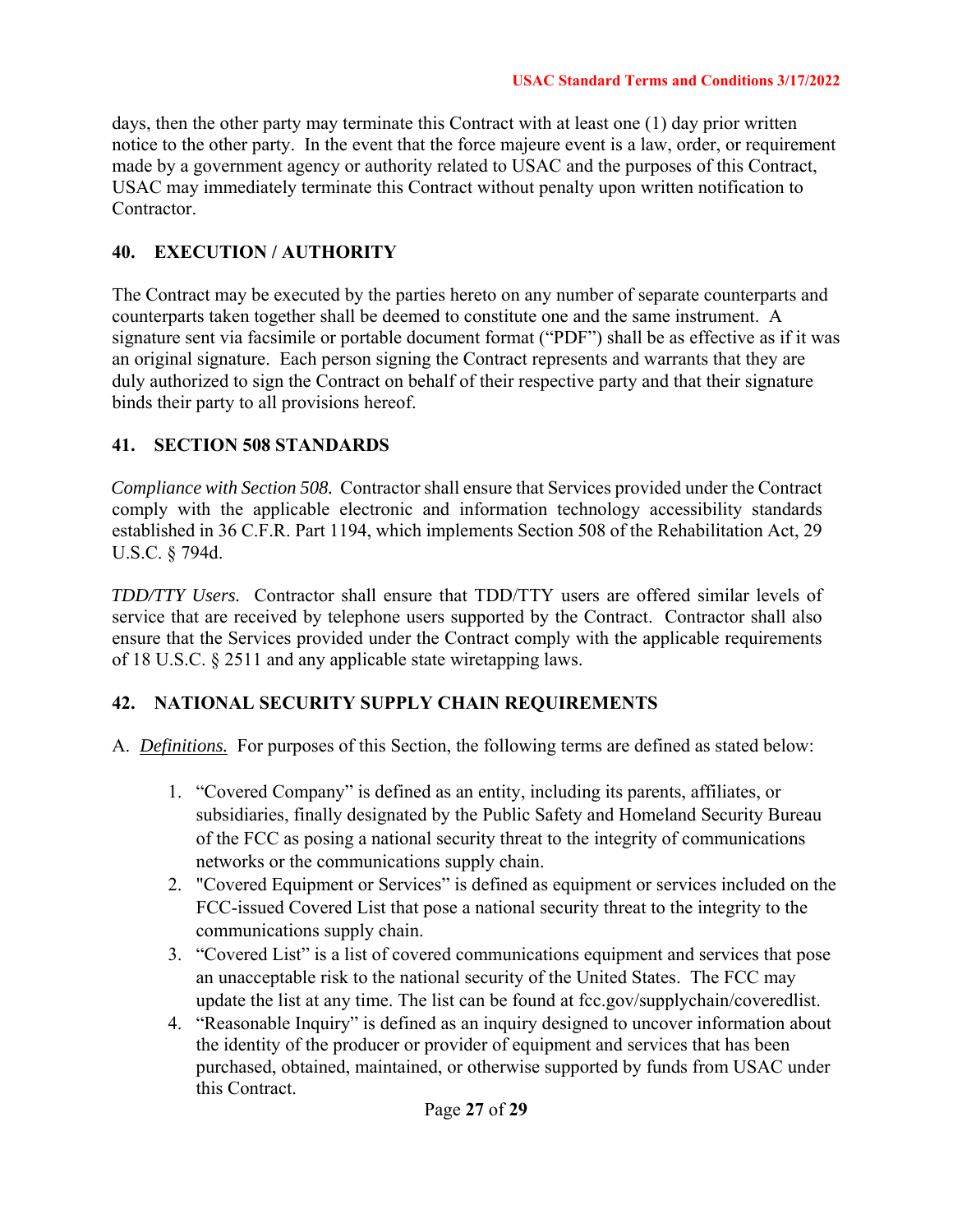- B. *Prohibition*. Contractor will ensure that no funds from USAC or other federal subsidies under this Contract will be used to purchase, obtain, maintain, or otherwise support any equipment or services produced or provided by a Covered Company. Contractor must also ensure that no funds administered by USAC or the FCC under this Contract will be used to purchase, obtain, maintain or otherwise support Covered Equipment or Services placed on the Covered List. These prohibitions extend to any subcontractors that provides Services under the Contract. Contractor is responsible for notifying any subcontractors it engages under this Contract of this prohibition.
- C. *Monitoring*. Contractor must actively monitor what entities have been finally designated by the FCC as a Covered Company and what equipment and services the FCC defines as Covered Equipment or Services and places on the Covered List. Contractor must actively monitor to ensure that no funds from USAC or other federal subsidies are used to purchase, obtain, maintain, or otherwise support any equipment or services produced or provided by a Covered Company from Contactor or any subcontractor it engages under the Contract. Contractor must also ensure that no funds administered by USAC or other federal subsidies are used to purchase, obtain, maintain, or otherwise support any Covered Equipment or Services that the FCC has placed on the Covered List from Contractor or any subcontractor it engages under the Contract. If Contractor finds that they have violated any or all of these prohibitions, then, Contractor shall immediately notify USAC. In Contractor's notification to USAC, Contractor shall provide the same information required for non-compliance in Section 42.D of these USAC Terms and Conditions. Any such notification must have audit ready supporting evidence.
- D. *Annual Certification*. Contractor will conduct a Reasonable Inquiry and provide a certification to USAC in writing upon execution of this Contract and no later than December 31 of each calendar year that the Contract is in effect. If Contractor, and all applicable subcontractors, are in compliance with Section 42.B. of these USAC Terms and Conditions, Contractor shall state in the annual certification that no funds from USAC have been used to purchase, obtain, maintain, or otherwise support any equipment or services produced or provided by a Covered Company or Covered Equipment or Services on the Covered List. If Contractor, or any applicable subcontractor, is not in compliance with Section 42.B. of these USAC Terms and Conditions, Contractor shall so inform USAC and provide the following information in the certification:
	- (i) If for equipment produced or provided by a Covered Company or equipment on the Covered List:
		- a. The Covered Company that produced the equipment (include entity name, unique entity identifier, CAGE code, and whether the Covered Company was the original equipment manufacturer ("OEM") or a distributor, if known);
		- b. A description of all equipment (include brand; model number, such as OEM number, manufacturer part number, or wholesaler number; and item description, as applicable); and